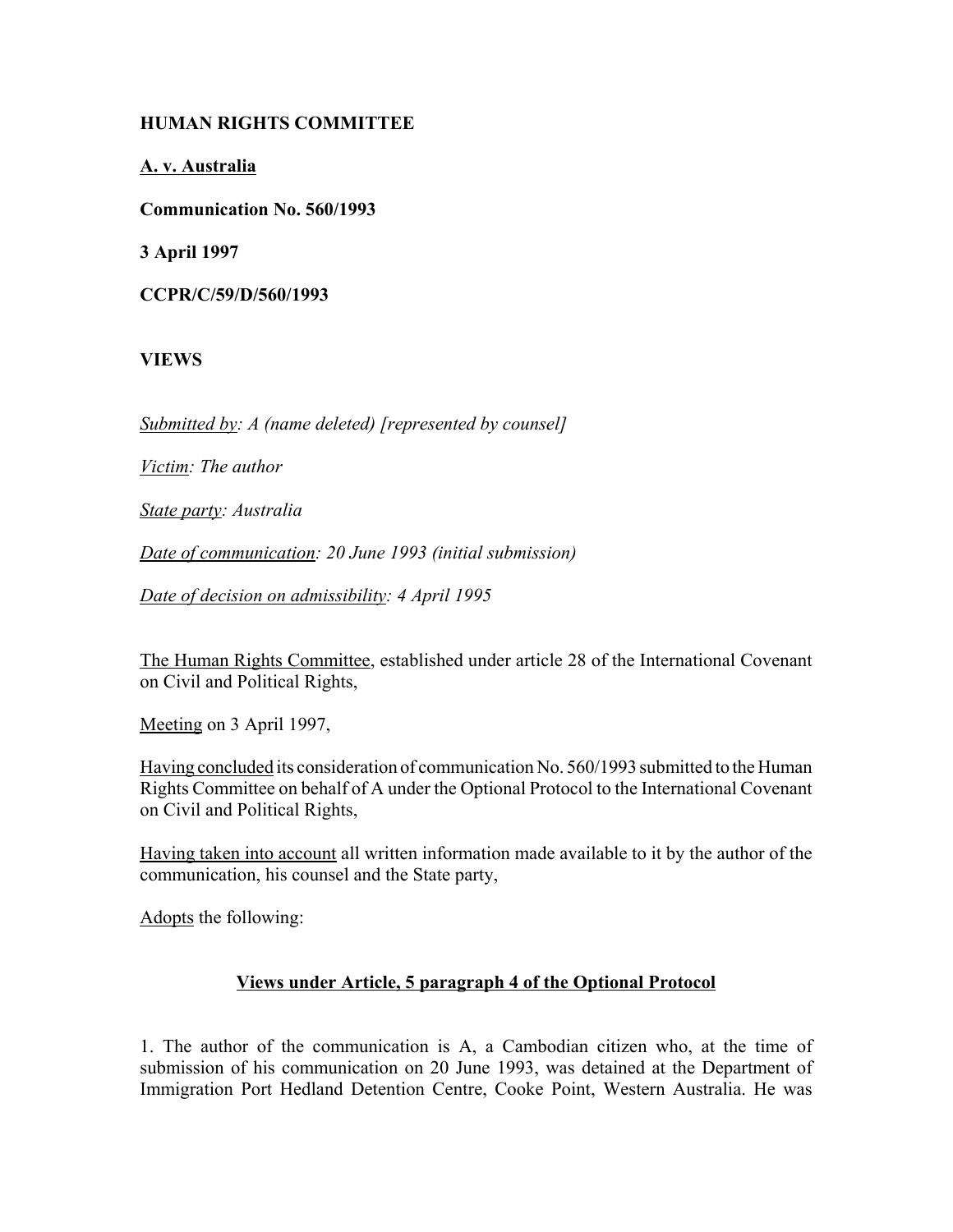released from detention on 27 January 1994. He claims to be the victim of violations by Australia of article 9, paragraphs 1, 4 and 5, and article 14, paragraphs 1 and 3(b), (c) and (d), juncto article 2, paragraph 1, of the International Covenant on Civil and Political Rights. He is represented by counsel. The optional Protocol entered into force for Australia on 25 December 1991.

## The facts as submitted by the author

2.1 A, a Cambodian national born in 1934, arrived in Australia by boat, code-named "Pender Bay", together with 25 other Cambodian nationals, including his family, on 25 November 1989. Shortly after his arrival, he applied for refugee status under the 1951 Convention Relating to the Status of Refugees and the 1967 Protocol thereto. His application was formally rejected in December 1992.

2.2 Counsel provides a detailed chronology of the events in the case. The author's initial application for refugee status was filed on 9 December 1989, with the assistance of a Khmer interpreter and an immigration official. Legal assistance was not offered during the preparation of the application. On 13 December 1989, the author and other occupants of the boat were interviewed separately by the same Immigration official. On 21 December 1989, the author and other Pender Bay occupants were flown to Villawood Detention Centre in Sydney. On 27 April 1990, the author was again interviewed by immigration officials regarding his application for refugee status. The application was rejected by the Federal Government's Determination of Refugee Status Committee on 19 June 1990; the decision was not communicated to the author. Counsel notes that, on that day, none of the Pender Bay detainees had yet seen a lawyer.

2.3 Following intercession by concerned parties, the Minister for Immigration allowed the New South Wales Legal Aid Commission to review the Pender Bay cases. Upon conclusion of its review, the Commission was authorized to provide further statements and material to the Immigration Department. Commission lawyers first visited the author at Villawood in September 1990. The Commission filed formal submissions on his behalf on 24 March and on 13 April 1991 but, because of new Determination of Refugee Status Committee regulations in force since December 1990, all applications had to be reassessed by Immigration Department desk officers. On 26 April 1991, the Commission was given two weeks to reply to the new assessments; replies were filed on 13 May 1991. On 15 May 1991, the Minister's delegate rejected the author's application.

2.4 On 20 May 1991, the author and the other detainees were told that their cases had been rejected, that they had 28 days to appeal, and that they would be transferred to Darwin, several thousands of kilometres away in the Northern Territory. A copy of the rejection letter was given to them but, interpretation was not made available. At this moment, the detainees believed that they were being returned to Cambodia. During the transfer, no one was allowed to talk to the other detainees, and permission to make telephone calls was refused. At no time was the New South Wales Legal Aid Commission informed of the removal of its clients from its jurisdiction.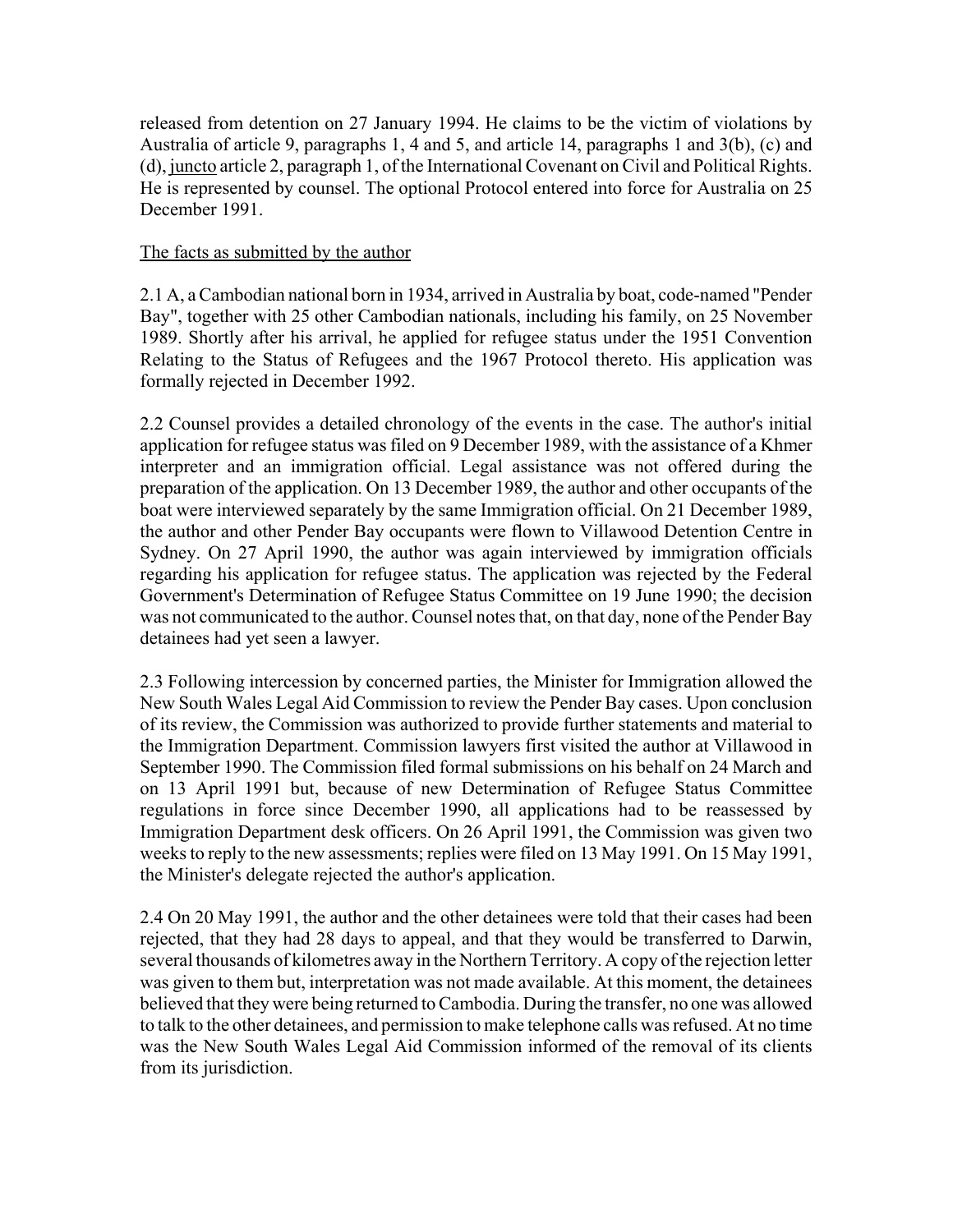2.5 The author was then transferred to Curragundi Camp, located 85 km outside Darwin. The site has been described as "totally unacceptable" for a refugee detention centre by the Australian Human Rights and Equal Opportunity Commissioner, as it is flood-prone during the wet season. More importantly, as a result of the move to the Northern Territory, contact between the author and the New South Wales Legal Aid Commission was cut off.

2.6 On 11 June 1991, the Northern Territory Legal Aid Commission filed an application with the Refugee Status Review Committee (which had replaced the Determination of Refugee Status Commission) requesting a review of the refusal to grant refugee status to the author and the other Pender Bay detainees. On 6 August 1991, the author was moved to Berrimah Camp, closer to Darwin, and from there, on 21 October 1991, to Port Hedland Detention Centre, approximately 2,000 km away in Western Australia. As a result of the latter transfer, the author lost contact with his legal representatives in the Northern Territory Legal Aid Commission.

2.7 On 5 December 1991, the Refugee Status Review Committee rejected all of the Pender Bay applications for refugee status, including the author's. The detainees were not informed of the decisions until letters dated 22 January 1992 were transmitted to their former representatives on the Northern Territory Legal Aid Commission. On 29 January, the Commission addressed a letter to the Committee, requesting it to reconsider its decision and to allow reasonable time for the Pender Bay detainees to obtain legal representation to comment on the decision.

2.8 Early in 1992, the Federal Immigration Department contracted the Refugee Council of Australia to act as legal counsel for asylum-seekers held at Port Hedland. On 4 February 1992, Council lawyers started to interview inmates and, on 3 March 1992, the Council transmitted a response to the Refugee Status Review Committee's decision on the author's behalf to the Minister's delegate. On 6 April 1992, the author and several other Pender Bay detainees were informed that the Minister's delegate had refused their refugee status applications. Undertakings were immediately sought from the Immigration Department that none of the detainees would be deported until they had had the possibility of challenging the decision in the Federal Court of Australia; such undertakings were refused. Later on 6 April, however, the author obtained an injunction in the Federal Court, Darwin, which prevented the implementation of the decision. On 13 April 1992, the Minister for Immigration ordered the delegate's decision to be withdrawn, on account of an alleged error in the decisionmaking process. The effect of that decision was to remove the case from the jurisdiction of the Federal Court.

2.9 On 14 April 1992, Federal Court proceedings were abandoned, and lawyers for the Immigration Department assured the court that a revised report on the situation in Cambodia would be made available to the Refugee Council of Australia by the Department of Foreign Affairs and Trade within two weeks. Meanwhile, the author had instructed his lawyer to continue with an application to the Federal Court, to seek release from detention; a hearing was scheduled for 7 May 1992 in the Federal Court at Melbourne.

2.10 On 5 May 1992, the Australian Parliament passed the Migration Amendment Act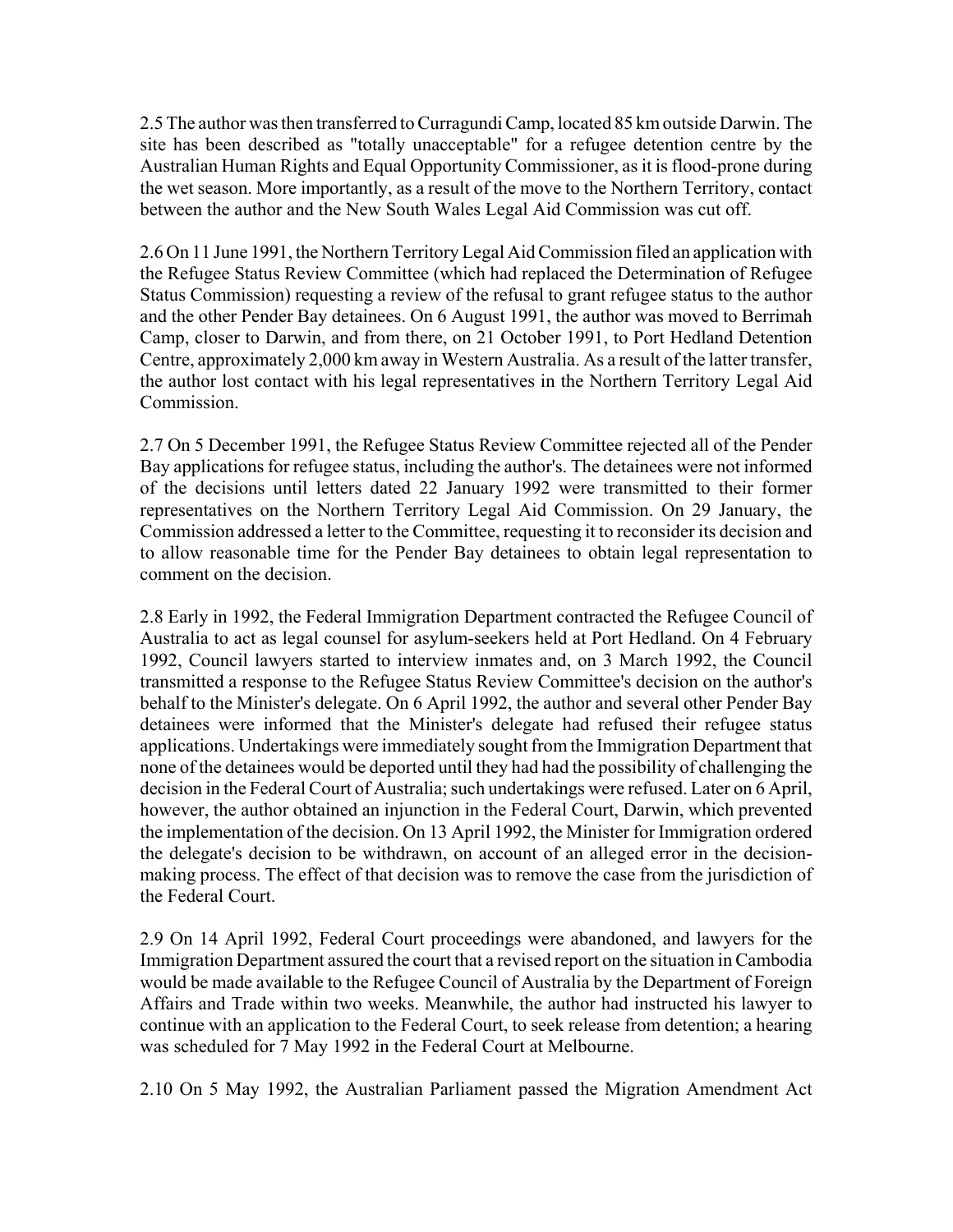(1992), which amended the 1958 Migration Act by insertion of a new division 4B, which defined the author and others in situations similar to his as "designated persons". Section 54R stipulated: "a court is not to order the release from custody of a designated person". On 22 May 1992, the author instituted proceedings in the High Court of Australia, seeking a declaratory judgement that the relevant provisions of the Migration Amendment Act were invalid.

2.11 The revised report of the Department of Foreign Affairs and Trade, promised for the end of April 1992, was not finalized until 8 July 1992; on 27 July 1992, the Refugee Council of Australia forwarded a response to the update to the Immigration Department and, on 25 August 1992, the Refugee Status Review Committee once more recommended dismissal of the author's application for refugee status. On 5 December 1992, the Minister's delegate rejected the author's claim.

2.12 The author once more sought a review of the decision in the Federal Court of Australia, and since the Immigration Department refused to give assurances that the author would not be deported immediately to Cambodia, an injunction restraining the Department from removing the author was obtained in the Federal Court. In the meantime, by judgement of 8 December 1992, the High Court of Australia upheld the validity of major portions of the Migration Amendment Act, which meant that the author would remain in custody.

## The complaint

3.1 Counsel argues that his client was detained "arbitrarily" within the meaning of article 9, paragraph 1. He refers to the Human Rights Committee's General Comment on article 9, which extends the scope of article 9 to cases of immigration control, and to the Views of the Committee on communication No.  $305/1988$ , where arbitrariness was defined as not merely being against the law, but as including elements of "inappropriateness, injustice and lack of predictability". By reference to article 31 of the Convention Relating to the Status of Refugees and to conclusion No. 44 (1986) of the Executive Committee of the Programme of the United Nations High Commissioner for Refugees on detention of refugee and asylumseekers, it is argued that international treaty law and customary international law require that detention of asylum seekers be avoided as a general rule. Where such detention may become necessary, it should be strictly limited (see conclusion No. 44, para. (b) ). Counsel provides a comparative analysis of immigration control and legislation in several European countries as well as Canada and the United States of America. He notes that, under Australian law, not all illegal entrants are subject to detention, nor all asylum-seekers. Those who arrive at Australian borders without a valid visa are referred to as "prohibited entrants" and may be detained under section 88 or 89 of the Migration Act 1958. Section 54B classifies individuals who are intercepted before or on arrival in Australia as "unprocessed persons". Such persons are deemed not to have entered Australia, and are taken to a "processing area".

3.2 The author and others arriving in Australia before 1992 were held by the Federal Government under section 88 as "unprocessed persons", until the entry into force of division 4B of the Migration Amendment Act. Counsel argues that, under these provisions, the State party has established a harsher regime for asylum-seekers who have arrived by boat, without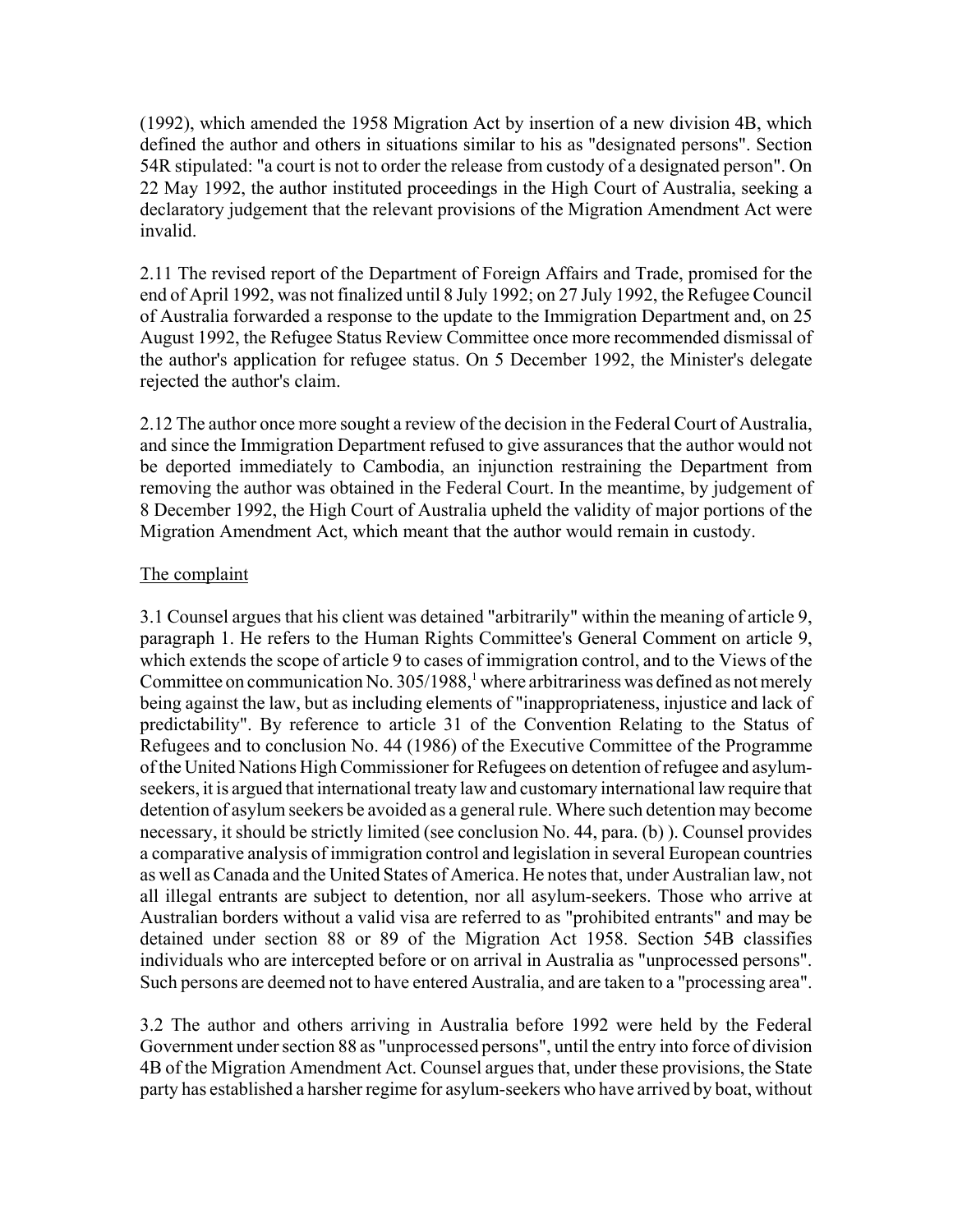documentation ("boat people") and who are designated under the provision. The practical effect of the amendment is said to be that persons designated under division 4B automatically remain in custody unless or until removed from Australia or granted an entry permit.

3.3 It is contended that the State party's policy of detaining boat people is inappropriate, unjustified and arbitrary, as its principal purpose is to deter other boat people from coming to Australia, and to deter those already in the country from continuing with applications for refugee status. The application of the new legislation is said to amount to "human deterrence", based on the practice of rigidly detaining asylum-seekers under such conditions and for periods so prolonged that prospective asylum-seekers are deterred from even applying for refugee status, and current asylum-seekers lose all hope and return home.

3.4 No valid grounds are said to exist for the detention of the author, as none of the legitimate grounds of detention referred to in conclusion No. 44 (see para. 3.1 above) applies to his case. Furthermore, the length of detention - 1,299 days or three years and 204 days as at 20 June 1993 - is said to amount to a breach of article 9, paragraph 1.

3.5 Counsel further contends that article 9, paragraph 4, has been violated in the author's case. The effect of division 4B of the Migration Amendment Act is that once a person is qualified as a "designated person", there is no alternative to detention, and the detention may not be reviewed effectively by a court, as the courts have no discretion to order the person's release. This was conceded by the Minister for Immigration in a letter addressed to the

Senate Standing Committee for the Scrutiny of Bills, which had expressed concern that the legislative amendment was to deny designated persons access to the courts and might raise problems in the light of Australia's obligations under the Covenant. The Australian Human Rights Commissioner, too, commented that the absence of court procedures to test either reasonableness or necessity of such detention was in breach of article 9, paragraph 4.

3.6 It is further contended that persons such as the author have no effective access to legal advice, contrary to article 16 of the Convention Relating to the Status of Refugees. That individuals like the author are kept in prolonged custody is said to make access to lawyers all the more important. With respect to the author's case, counsel contends that the State party breached article 9, paragraph 4, and article 14 in the following situations:

(a) Preparation of application for refugee status;

(b) Access to lawyers during the administrative stage of the refugee process;

(c) Access to lawyers during the judicial review stage of the refugee process; in this context, it is noted that the frequent transfers of the author to detention facilities far away from major urban centres vastly compounded the difficulties in providing legal advice to him. Thus, Port Hedland, where A was held for over two years, is expensive to reach by air, and the nearest major town, Perth, is over 2,000 km away. Because of the costs and logistical problems involved, it was difficult to find competent Refugee Council of Australia lawyers to take up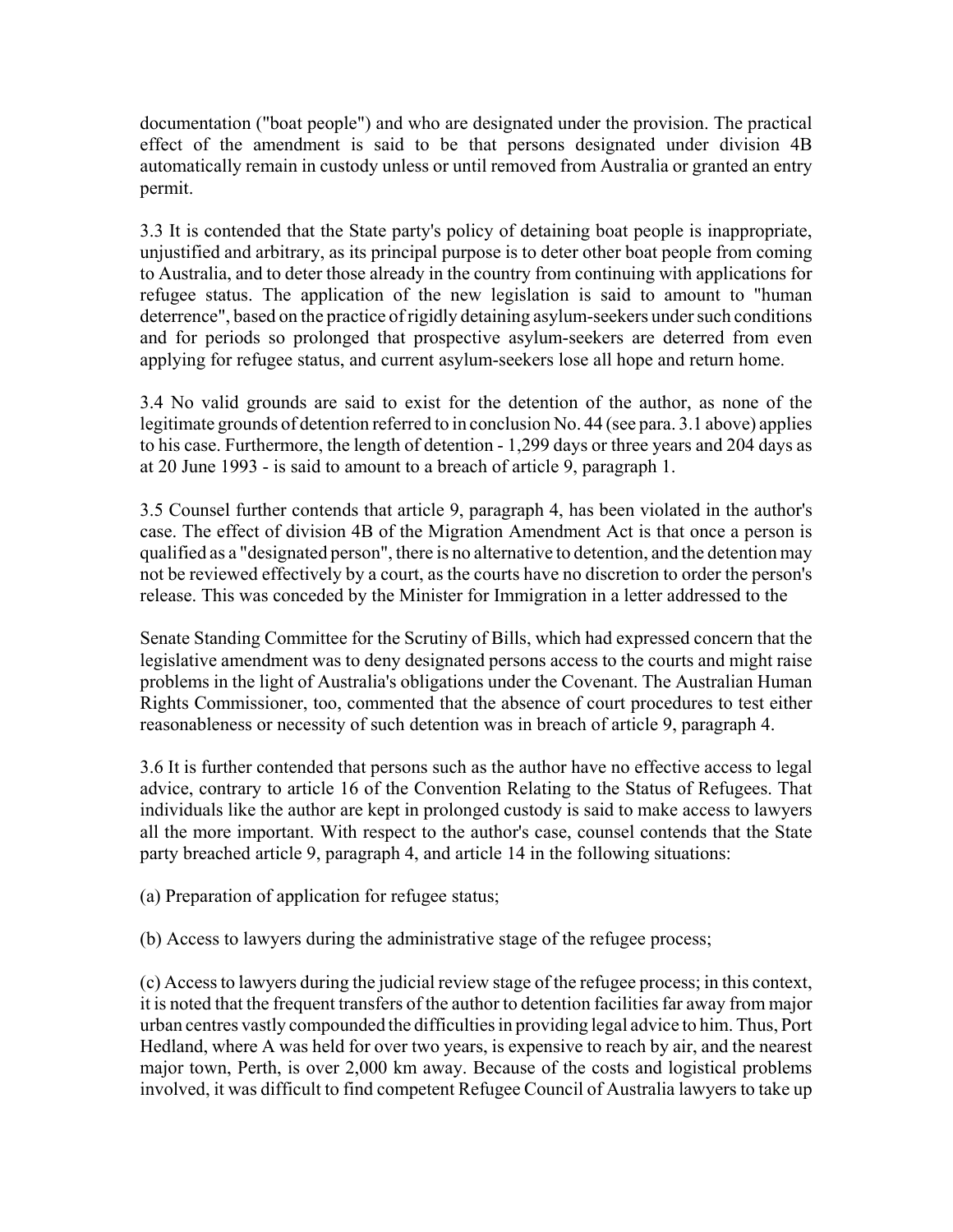the case.

3.7 Counsel contends that the serious delays on the part of the State party in determining the author's application for refugee status constitute a breach of article 14, paragraph 3(c), particularly given the fact that he remained in detention for much of the process.

3.8 It is contended that, as A was detained arbitrarily, he qualifies for compensation under article 9, paragraph 5, of the Covenant. Counsel submits that "compensation" in this provision must be understood to mean "just and adequate" compensation, but adds that the State party has removed any right to compensation for illegal detention by a legislative amendment to the Migration Act. He notes that as a result of the judgement of the High Court of Australia in A's case, further proceedings were filed in the High Court on behalf of the Pender Bay detainees - including the author - seeking damages for unlawful detention. On 24 December 1992, Parliament added Section 54RA(1)-(4) to division 4B of the Migration Act according to counsel in direct response to the High Court's findings in A's case and the imminence of the filing of possible claims for compensation for illegal detention. In paragraph 3, the new provision restricts compensation for unlawful detention to the symbolic sum of one dollar per day. It is submitted that the author is entitled to just and adequate compensation for (a) pecuniary losses, namely, the loss of the boat in which he arrived in Australia; (b) non-pecuniary losses, including injury to liberty, reputation, and mental suffering; and (c) aggravated and exemplary damages based, in particular, on the length of the detention and its conditions. The symbolic sum the author might be entitled to under Section 54RA(3) of division 4B would not meet the criteria for compensation under article 9, paragraph 5.

3.9 Finally, counsel argues that the automatic detention of boat people of primarily Asian origin, on the sole basis that they meet all the criteria of division 4B of the Migration Act 1958, constitutes discrimination on the basis of "other status" under article 2, Paragraph 1, of the Covenant, "other status" being the status of boat people.

### The State party's admissibility observations and comments

4.1 In its submission under rule 91, the State party supplements the facts as presented by the author, and provides a chronology of the litigation in which the author has been, and continues to be, involved. It notes that, after the final decision to reject the author's application for refugee status was taken in December 1992, the author continued to take legal proceedings challenging the validity of that decision. Detention after December 1992 is said to have been exclusively the result of legal challenges by the author. In this context, the State party recalls that, by a letter of 2 November 1993, the Minister for Immigration offered the author the opportunity, in the event of his voluntary return to Cambodia, of applying for (re)entry to Australia after 12 months, on a permanent visa under the Special Assistance Category. The State party further adds that the author's wife's application for refugee status has been approved and that, as a result, the author was released from custody on 21 January 1994 and will be allowed to remain in Australia.

4.2 The State party concedes the admissibility of the communication in so far as it alleges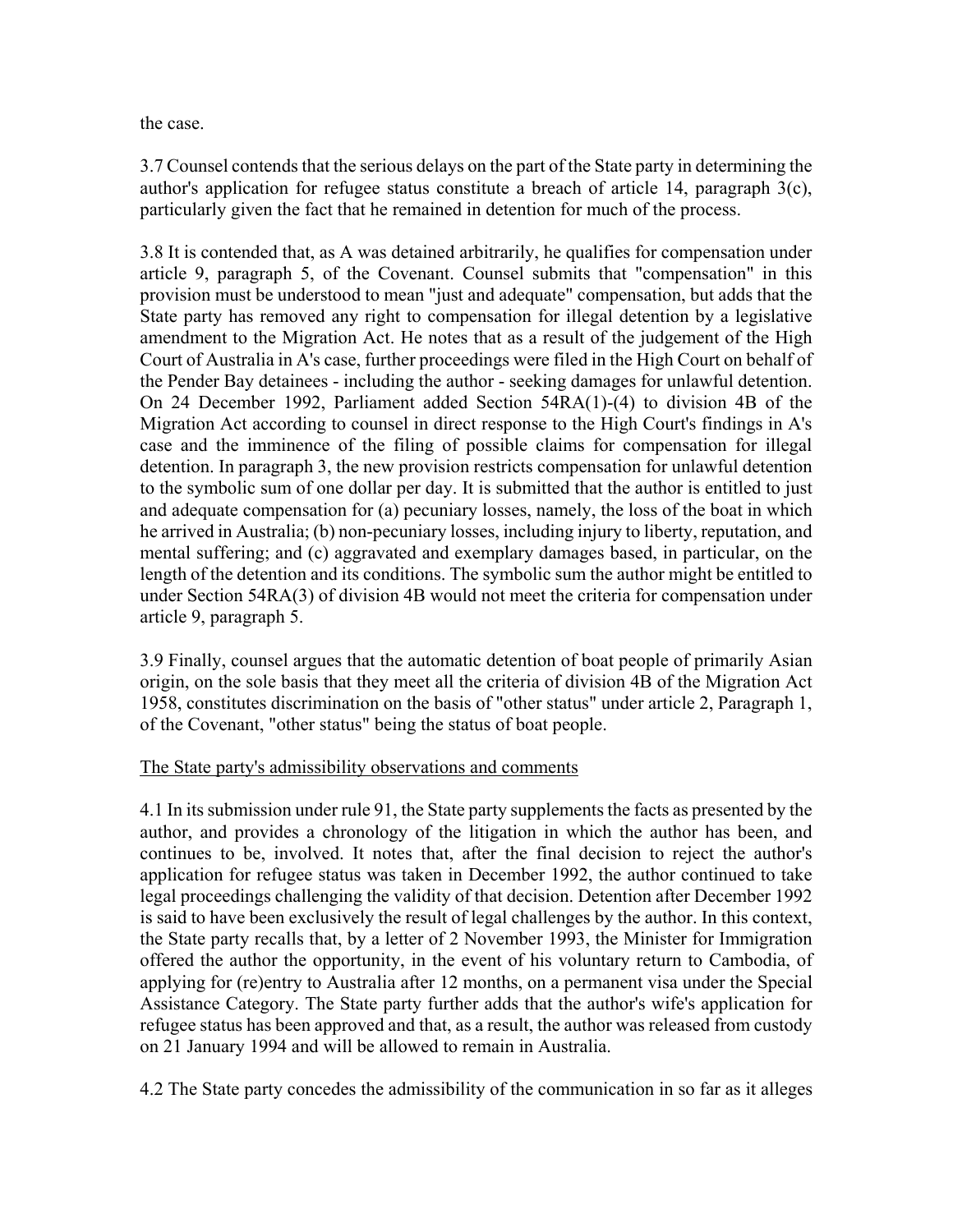that the author's detention was "arbitrary" within the meaning of article 9, paragraph 1. It adds, however that it strongly contests on the merits that the author's detention was "arbitrary", and that it contained elements of "inappropriateness, injustice and lack of predicability".

4.3 The State party challenges the admissibility of other elements of the complaint relating to article 9, paragraph 1. In this context, it notes that the communication is inadmissible ratione materiae, to the extent that it seeks to rely on customary international law or provisions of other international instruments such as the 1951 Convention Relating to the Status of Refugees. The State party argues that the Committee is competent only to determine whether there have been breaches of any of the rights set forth in the Covenant; it is not permissible to rely on customary international law or other international instruments as the basis of a claim.

4.4 Similarly, the State party claims that counsel's general claim that Australian policy of detaining boat people is contrary to article 9, paragraph 1, is inadmissible, as the Committee is not competent to review in abstracto particular government policies or to rely on the application of such policies to find breaches of the Covenant. Therefore, the communication is considered inadmissible to the extent that it invites the Committee to determine generally whether the policy of detaining boat people is contrary to article 9, paragraph 1.

4 .5 The State party contests the admissibility of the allegation under the article 9, paragraph 4, and argues that existing avenues for review of the lawfulness of detention under the Migration Act are compatible with article 9, paragraph 4. It notes that counsel does not allege that there is no right under Australian law to challenge the lawfulness of detention in court. Habeas corpus, for instance, a remedy available for this purpose, has never been invoked by the author. It is noted that the author did challenge the constitutional validity of division 4B of part 2 of the Migration Act in the Australian High Court, which upheld the relevant provision under which, from 6 May 1992, the author had been detained. In its judgement, the High Court confirmed that, if a person was unlawfully detained, he could request release by a court. Prior to his release, no proceedings to challenge the lawfulness of his detention were initiated by A, despite the possibility of such proceedings. Other detainees, however, successfully instituted proceedings which led to their release on the ground that they were held longer than allowed under division 4B of the Migration Act.<sup>2</sup> After this action, another 36 detainees were released from custody. The State party submits that, on the basis of the material submitted by counsel, there is "no basis whatsoever on which the Committee could find a breach of article 9, paragraph 4, on the ground that the author was unable to challenge the lawfulness of his detention". A violation has not been sufficiently substantiated, as required under rule 90(b) of the rules of procedure. The State party adds that the allegations relating to article 9, paragraph 4, could be deemed an abuse of the right of submission and that, in any event, the author failed to exhaust domestic remedies in this respect, as he did not test the lawfulness of his detention.

4.6 To the extent that the communication seeks to establish a violation of article 9, paragraph 4, on the ground that the reasonableness or appropriateness of detention cannot be challenged in court, the State party considers that the absence of discretion for a court to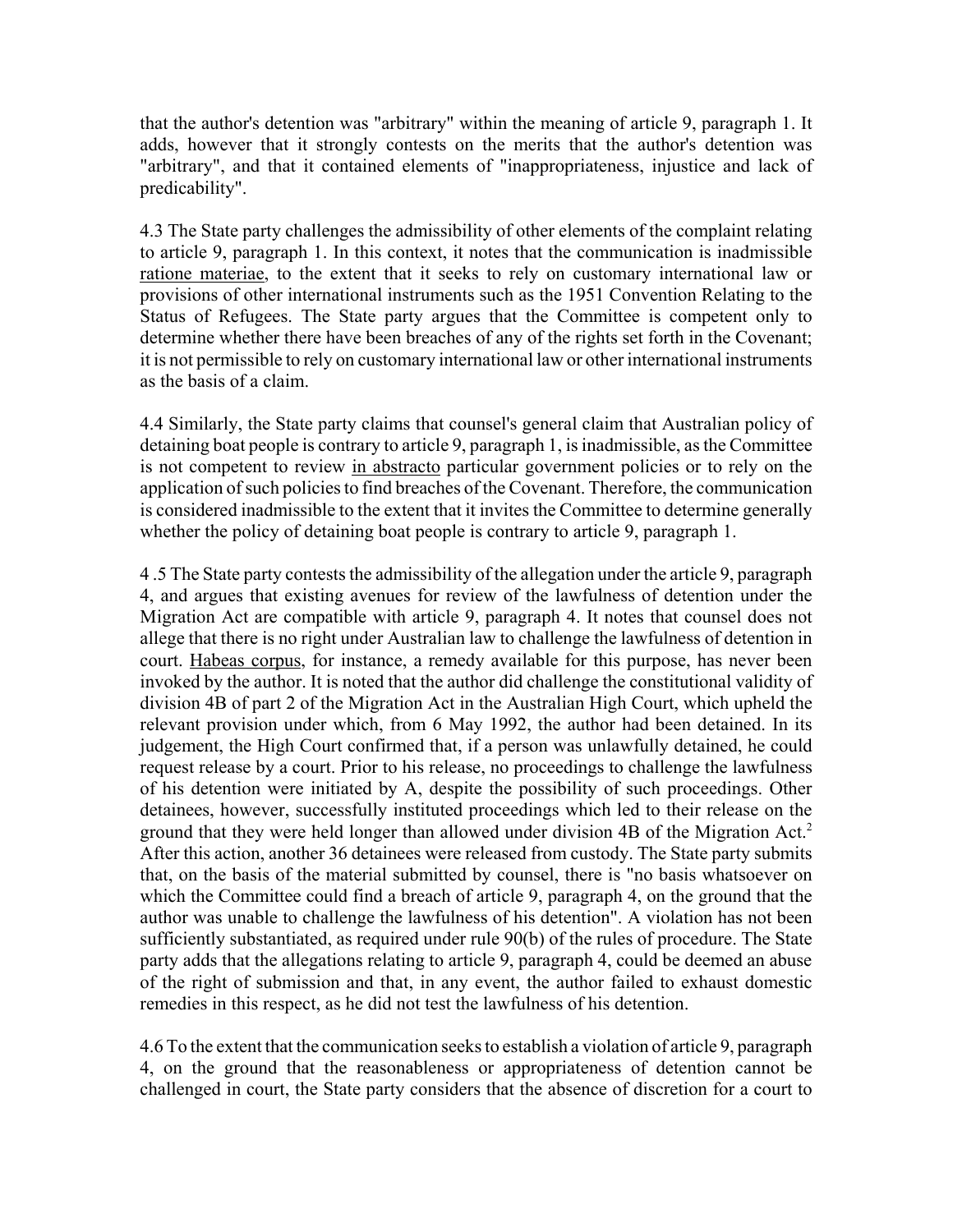order a person's release falls in no way within the scope of application of article 9, paragraph 4, which only concerns review of lawfulness of detention.

4.7 To the extent that the communication claims a breach of article 9, paragraph 4, because of absence of effective access to legal representation, the State party notes that this issue is not covered by the provision: access to legal representation cannot, in the State party's opinion, be read into the provision as in any way related to or a necessary right which flows from the guarantee that an individual is entitled to take proceedings before a court. It confirms that the author had access to legal advisers. Thus, the funding for legal assistance was provided through all the stages of the administrative procedure; subsequently, he had access to legal advice to pursue judicial remedies. For these reasons, the State party argues that there is insufficient substantiation of facts which might establish a violation of article 9, paragraph 4, by virtue of absence of access to legal advisers. To the extent that the claim concerning access to legal advisers seeks to rely on article 16 of the 1951 Convention Relating to the Status of Refugees, the State party refers to its arguments in paragraph 4.3 above.

4.8 The State party disputes that the circumstances of the author's detention give rise to any claim for compensation under article 9, paragraph 5, of the Covenant. It notes that the Government itself conceded in legal proceedings brought by the author and others that the applicants in this case had been detained without the statutory authority under which boat people had been held prior to the enactment of division 4B of part 2 of the Migration Act: this was merely the result of a bona fide but mistaken interpretation of the legislation under which the author had been held. On account of the inadvertent basis for the unlawful detention of individuals in the author's situation, the Australian Parliament enacted special compensation legislation. The State party considers this legislation compatible with article 9, paragraph 5.

4.9 The State party points out that a number of boat people have instituted proceedings challenging the constitutional validity of the relevant legislation. As the author is associated with those proceedings, he cannot be deemed to have exhausted domestic remedies in respect of his claim under article 9, paragraph 5.

4.10 The State party refutes the author's claim that article 14 applies to immigration detention and considers the communication inadmissible to the extent that it relies on article 14. It recalls that article 14 only applies to criminal charges; detention for immigration purposes is not detention under criminal law, but administrative detention, to which article 14, paragraph 3, is clearly inapplicable. This part of the communication is therefore considered inadmissible ratione materiae.

4.11 Finally, the State party rejects the author's allegation of discrimination based on articles 9 and 14 juncto article 2, paragraph 1, on the ground that there is no evidence to sustain a claim of discrimination on the ground of race. It further submits that the quality of "boat person" cannot be approximated to "other status" within the meaning of article 2. Accordingly, this aspect of the case is deemed inadmissible ratione materiae as incompatible with the provisions of the Covenant.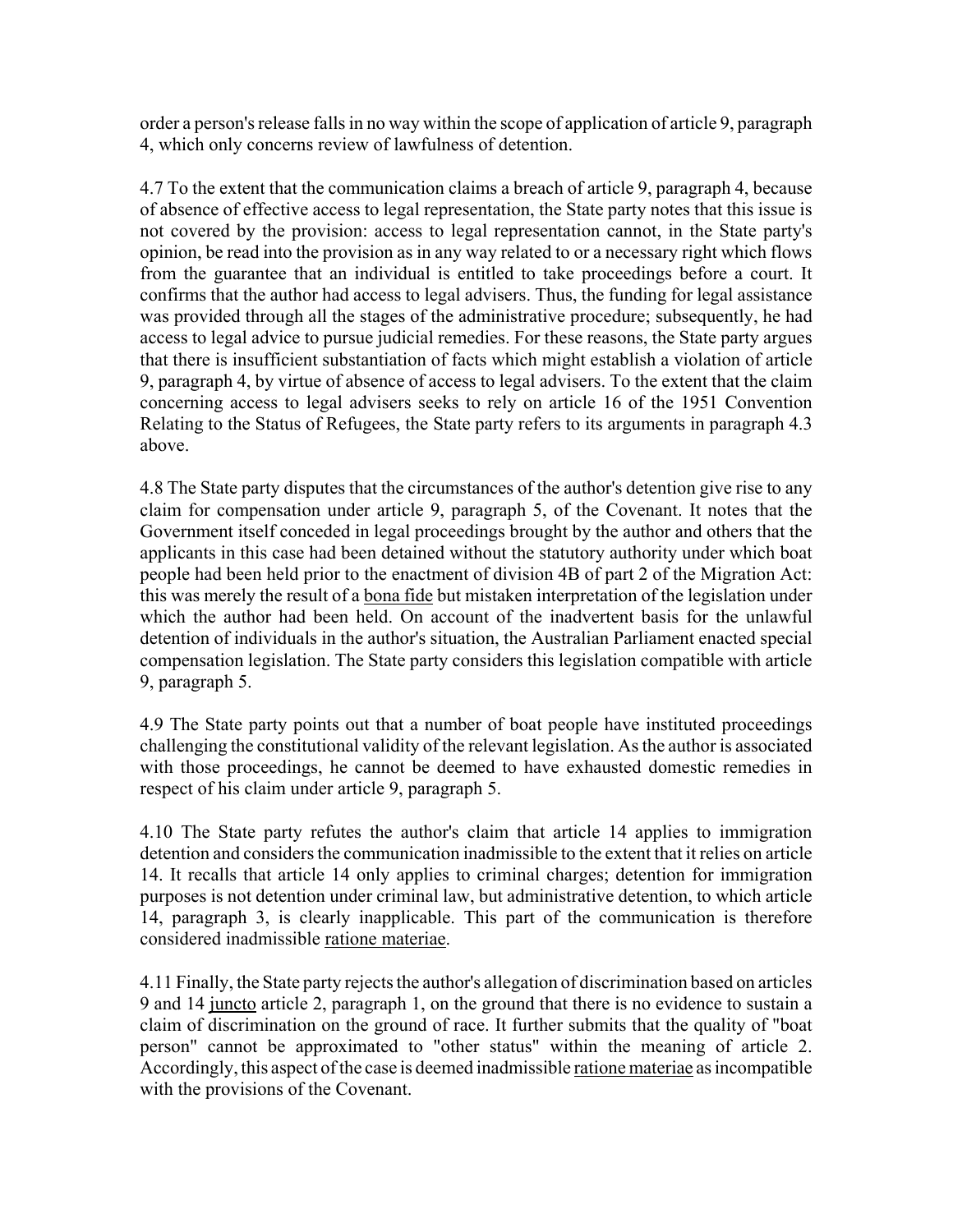4.12 In relation to the allegation of discrimination on the basis of race, the State party affirms that there is no substance to this claim, as the law governing detention of illegal boat arrivals applies to individuals of all nationalities, regardless of their ethnic origin or race. The State party proceeds to an analysis of the meaning of the term "other status" in articles 2 and 26 of the Covenant and, by reference to the Committee's jurisprudence on this issue, recalls that the Committee itself has held that there must be limits to the term "other status". In order to be subsumed under this term, the State party argues, a communication must point to some status based on the personal characteristics of the individual concerned. Under Australian law, the only basis may be seen to be the fact of illegal arrival of a person by boat: "Given that a State is entitled under international law to determine whom it admits to its territory, it cannot amount to a breach of articles 9 and 14 in conjunction of article 2, paragraph 1, for a State to provide for illegal arrivals to be treated in a certain manner based on their method of arrival". For the State party, there is no basis in the Committee's jurisprudence relating to discrimination under article 26 under which "boat person" could be regarded as "other status" within the meaning of article 2.

5.1 In his comments, counsel takes issue with some of the State party's arguments. He disputes that the three-year period necessary for the final decision of the author's application for refugee status was largely attributable to delays in making submissions and applications by lawyers, with a view to challenging the decision-making process. In this context, he notes that of the 849 days which the administrative process lasted, the author's application was with the Australian authorities for 571 days - two thirds of the time. He further recalls that during this period the author was moved four times and had to rely on three unrelated groups of legal representatives, all of whom were funded with limited public resources and needed time to acquaint themselves with the file.

5.2 Counsel concedes that the author was given a domestic Protection (Temporary) Entry Permit on 21 January 1994 and released from custody, after his wife was granted refugee status because of her Vietnamese ethnic origin. It is submitted that the author could not have brought his detention to an end by leaving Australia voluntarily and returning to Cambodia, first because he genuinely feared persecution if he returned to Cambodia and, secondly, because it would have been unreasonable to expect him to return to Cambodia without his wife.

5.3 The author's lawyer reaffirms that his reliance on article 31 of the 1951 Convention Relating to the Status of Refugees or other instruments to support his allegation of a breach of article 9, paragraph 1, is simply for the purpose of interpreting and elaborating on the State party's obligations under the Covenant. He contends that other international instruments may be relevant in the interpretation of the Covenant, and in this context draws the Committee's attention to a statement made by the Attorney-General's Department before the Joint Committee on Migration, in which it was conceded that treaty bodies such as the Human Rights Committee may rely on other international instruments for the purpose of interpreting the scope of the treaty of which they monitor the implementation.

5.4 Counsel reiterates that he does not challenge the State party's policy vis-a-vis boat people in abstracto, but submits that the purpose of Australian policy, namely, deterrence, is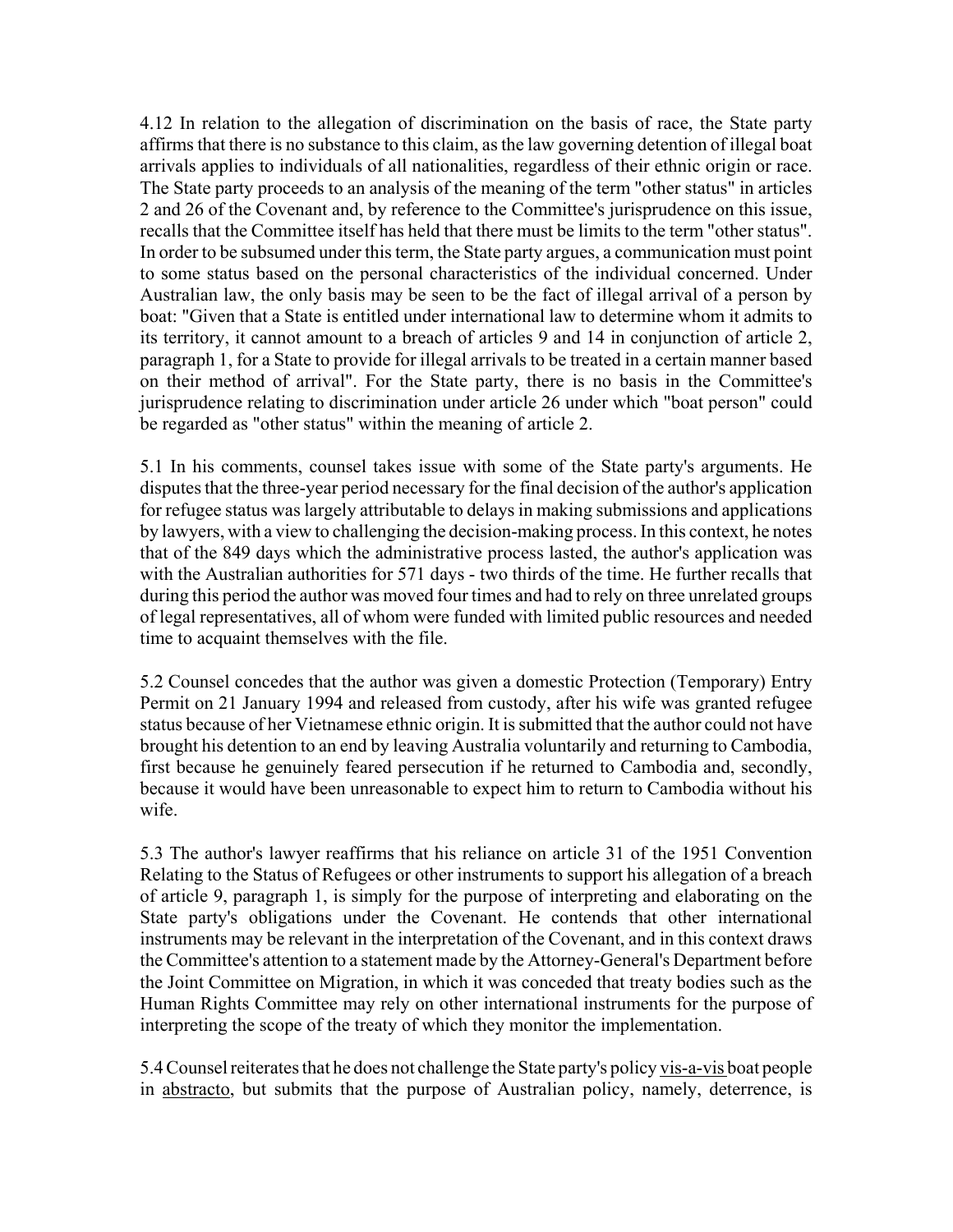relevant inasmuch as it provides a test against which "arbitrariness" within the meaning of article 9, paragraph 1, can be measured: "It is not possible to determine whether detention of a person is appropriate, just or predictable without considering what was in fact the purpose of the detention". The purpose of detention in the author's case was enunciated in the Minister for Immigration's introduction to the Migration Legislation Amendment Bill 1992; this legislation, it is submitted, was passed in direct response to an application by the author and other Cambodian nationals for release by the Federal Court, which was due to hear the case two days later.

5.5 Concerning the claim under article 9, paragraph 4, counsel submits that, where discretion under division 4B of the Migration Act 1958 to release a designated person does not exist, the option to take proceedings for release in court is meaningless.

5.6 Counsel concedes that, after the decision of the High Court in December 1992, no further challenge was indeed made to the lawfulness of the author's detention. This was because A clearly came within the scope of division 4B and not within the scope of the 273-day provisions in Section 54Q, so that any further challenge to his continued detention would have been futile. It is submitted that the author is not required to pursue futile remedies to establish a breach of article 9, paragraph 4, or to establish that domestic remedies have been exhausted under article 5, paragraph 2(b) , of the Optional Protocol.

5.7 Counsel insists that an entitlement to take proceedings before a court under article 9, paragraph 4, necessarily requires that an individual have access to legal advice. Wherever a person is under detention, access to the courts can generally only be achieved through assistance of counsel. In this context, counsel disputes that his client had adequate access to legal advice: no legal representation was afforded to him from 30 November 1989 to 13 September 1990, when the New South Wales Legal Aid Commission began to represent him. It is submitted that the author, who was unaware of his right to legal assistance and who spoke no English, should have been advised of his right to legal advice, and that there was a positive duty upon the State party to inquire of the author whether he sought legal advice. This positive duty is said to be consistent with principle 17(1) of the Body of Principles for the Protection of All Persons under Any Form of Detention or Imprisonment and rule 35(1) of the Standard Minimum Rules for the Treatment of Prisoners.

5.8 Author's counsel adds that on two occasions his client was forcibly removed from a State jurisdiction and therefore from access to his lawyers. On neither occasion was adequate notice of his removal given to his lawyers. It is submitted that these events constitute a denial of the author's access to his legal advisers.

5.9 Concerning the State party's observations on the claim under article 9, paragraph 5, counsel observes that the author is not a party to proceedings currently under way which challenge the validity of the legislation restricting damages for unlawful detention to one dollar per day. Rather, the author is plaintiff in a separate action which has not proceeded beyond initial procedural stages and will not be heard for at least a year. Counsel contends that his client is not required to complete these proceedings in order to comply with the requirements of article 5, paragraph 2(b), of the Optional Protocol. In this context, he notes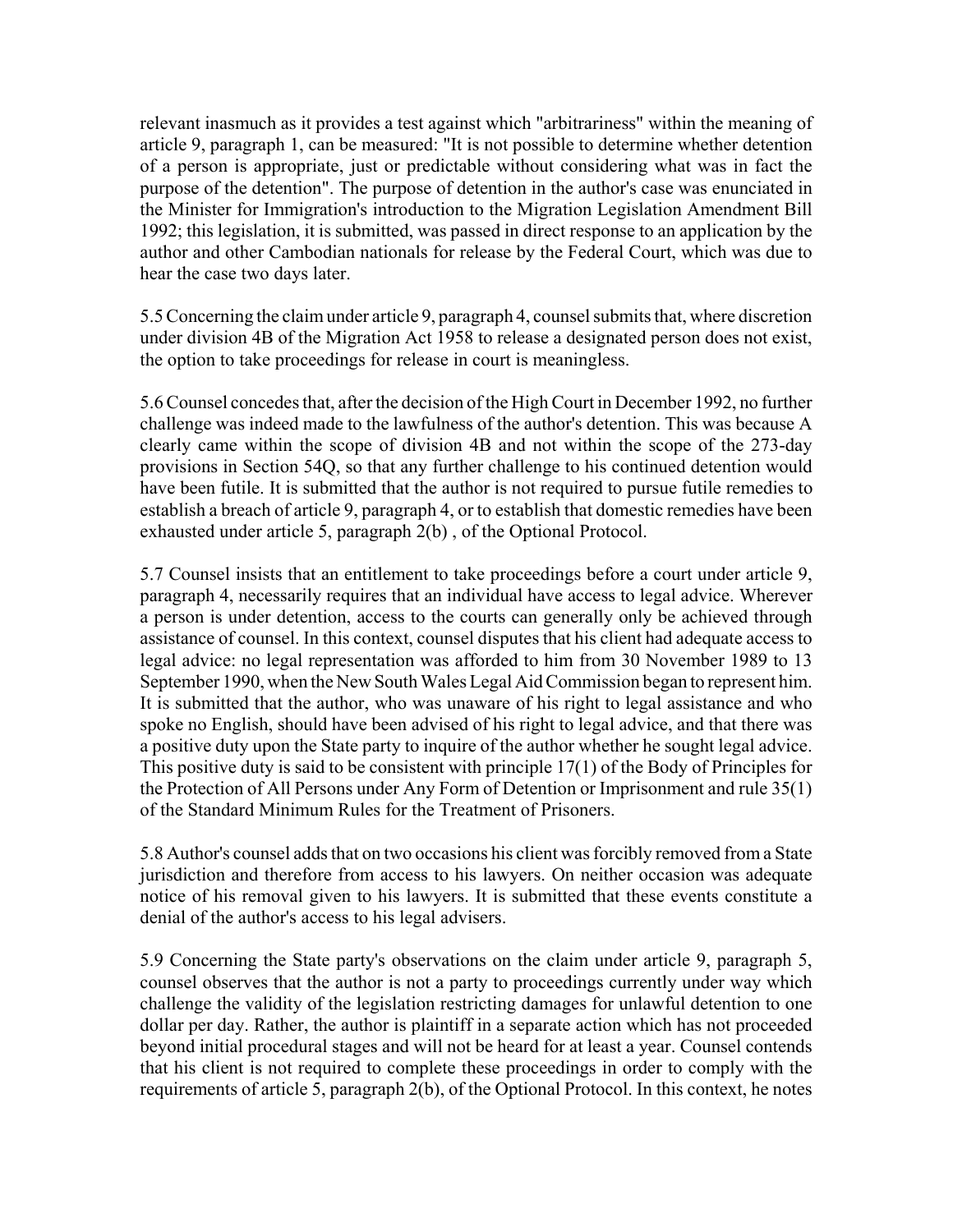that, in June 1994, the Australian Parliament introduced new legislation to amend retrospectively the Migration Act 1958, thereby foreclosing any rights which the plaintiffs in the case of Chu Kheng Lim (concerning unlawful detention of boat people) may have to damages for unlawful detention. On 21 September 1994, the Government introduced Migration Legislation Amendment Act (No. 3) 1994 ("Amendment No. 3"), which intended to repeal the original "dollar a day" legislation. As a direct result of this legislation, the High Court proceedings in the case of Ly Sok Pheng v. Minister for Immigration, Local Government and Ethnic Affairs were adjourned from October 1994 until at least April 1995. If Amendment No. 3 is enacted into law, which remains the intention of the Federal Government, any action introduced by the author seeking damages for unlawful detention would be made meaningless.

5.10 Counsel disputes the State party's argument that article 14, paragraph 3, is not applicable to individuals in administrative detention and refers in this context to rule 94 of the Standard Minimum Rules for the Treatment of Prisoners, which equates the rights of persons detained for criminal offences with those of "civil prisoners".

5.11 Finally, counsel reaffirms that "boat people" constitute a cohesive group which may be subsumed under the term "other status" within the meaning of article 2, paragraph 1, of the Covenant: "all share the common characteristic of having arrived in Australia within a set time period, not having presented a visa, and having been given a designation by the Department of Immigration". Those matching this definition must be detained. To counsel, it is "this immutable characteristic which determines that this group will be treated differently to other asylum seekers in Australia".

## The Committee's admissibility decision

6.1 During its 53rd session, the Committee considered the admissibility of the communication. It noted that several of the events complained of by the author had occurred prior to the entry into force of the Optional Protocol for Australia; however, as the State party had not wished to contest the admissibility of the communication on this ground, and as the author had remained in custody after the entry into force of the Optional Protocol for Australia, the Committee was satisfied that the complaint was admissible ratione temporis. It further acknowledged that the State party had conceded the admissibility of the author's claim under article 9, paragraph 1.

6.2 The Committee noted the author's claim there was no way to obtain an effective review of the lawfulness of his detention, contrary to article 9, paragraph 4, and the State party's challenge of the author's argument. The Committee considered that the question of whether article 9, paragraph 4, had been violated in the author's case and whether this provision encompasses a right of access to legal advice was a question to be examined on the merits.

6.3 The Committee specifically distinguished this finding from its earlier decision in the case of <u>V.M.R.B. v. Canada</u><sup>3</sup> since, in the present case, the author's entitlement to refugee status remained to be determined at the time of submission of the communication, whereas in the former case an exclusion order was already in force.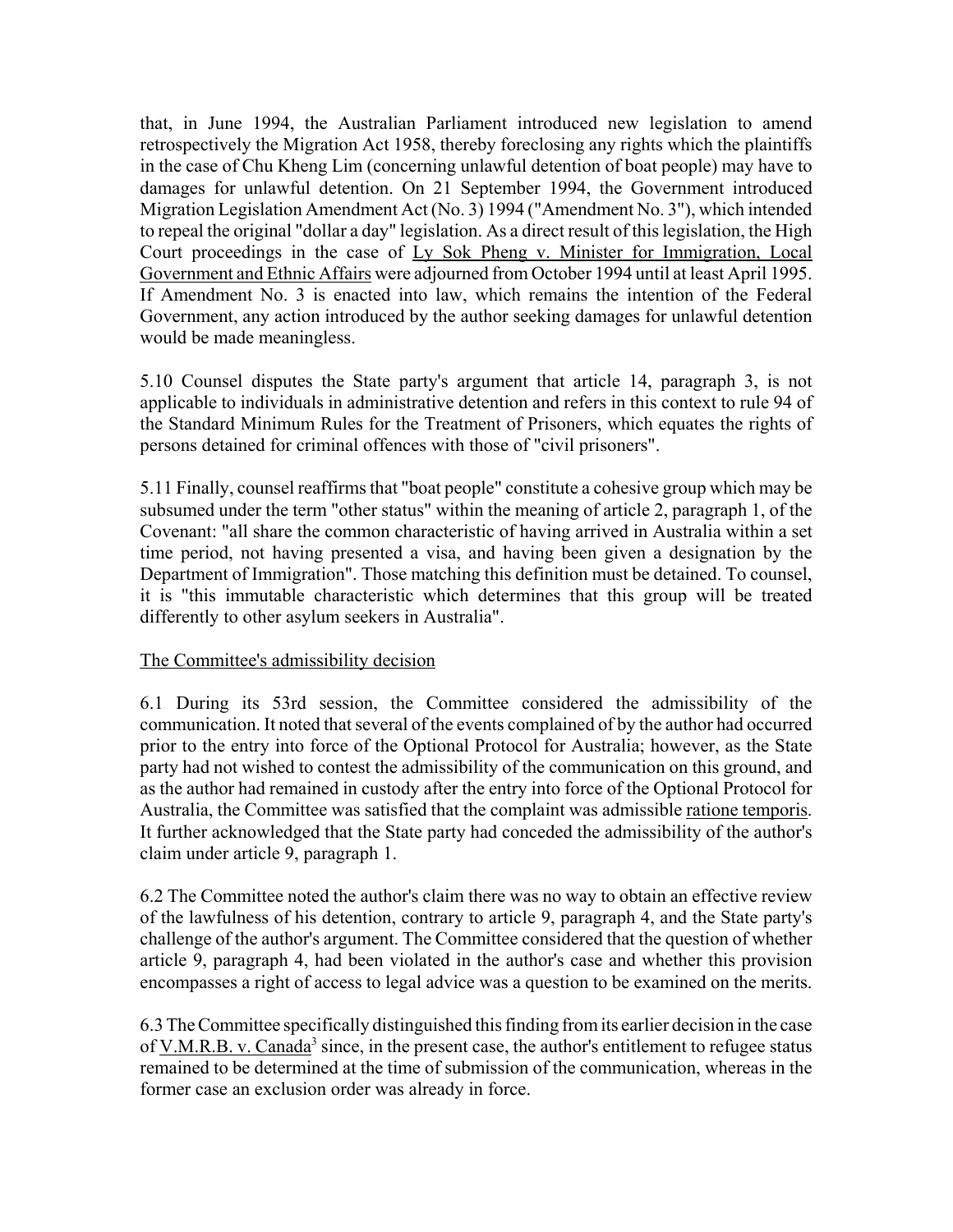6.4 On the claim under article 9, paragraph 5, the Committee noted that proceedings challenging the constitutional validity of Section 54RA of the Migration Act were under way. The author had argued that it would be too onerous to challenge the constitutionality of this provision and that it would be meaningless to pursue this remedy, owing to long delays in Court and because of the Government's intention to repeal said remedy. The Committee noted that mere doubts about the effectiveness of local remedies or the prospect of financial costs involved did not absolve an author from pursuing such remedies. As to counsel's reference to draft legislation which would eliminate the remedy sought, the Committee noted that this had not yet been enacted into law, and that counsel therefore relied on hypothetical developments in Australia's legislature. This part of the communication was accordingly deemed inadmissible under article 5, paragraph 2(b), of the Optional Protocol.

6.5 As to the claim under article 14, the Committee recalled the State party's claim that detention of boat people qualified as "administrative detention" which cannot be subsumed under article 14, paragraph 1, let alone paragraph 3. The Committee observed that the author's detention, as a matter of Australian law, neither related to criminal charges against him nor to the determination of his rights and obligations in a suit at law. It considered, however, that the issue of whether the proceedings relating to the determination of the author's status under the Migration Amendment Act nevertheless fell within the scope of article 14, paragraph 1, was a question to be considered on the merits.

6.6 Finally, with respect to the claim under article 2, paragraph 1, juncto articles 9 and 14, the Committee observed that it had not been substantiated, for purposes of admissibility, that A was discriminated against on account of his race and/or ethnic origin. It was further clear that domestic remedies in this respect had not been exhausted, as the matter of alleged raceor ethnic origin-based discrimination had never been raised before the courts. In the circumstances, the Committee held this claim to be inadmissible under article 5, paragraph 2(b), of the Optional Protocol.

6.5 On 4 April 1995, therefore, the Committee declared the communication admissible in so far as it appeared to raise issues under articles 9, paragraphs 1 and 4, and 14, paragraph 1.

### State party's merits submission and counsel's comments thereon

7.1 In its submission under article 4, paragraph 2, of the Optional Protocol, dated May 1996, the State party supplements the facts of the case and addresses the claims under articles 9, paragraphs 1 and 4, and 14, paragraph 1. It recalls that Australia's policy of detention of unauthorised arrivals is part of its immigration policy. Its rationale is to ensure that unauthorized entrants do not enter the Australian community until their alleged entitlement to do so has been properly assessed and found to justify entry. Detention seeks to ensure that whoever enters Australian territory without authorization can have any claim to remain in the country examined and if the claim is rejected, will be available for removal. The State party notes that from late 1989, there was a sudden and unprecedented increase of applications for refugee status from individuals who had landed on the country's shores. This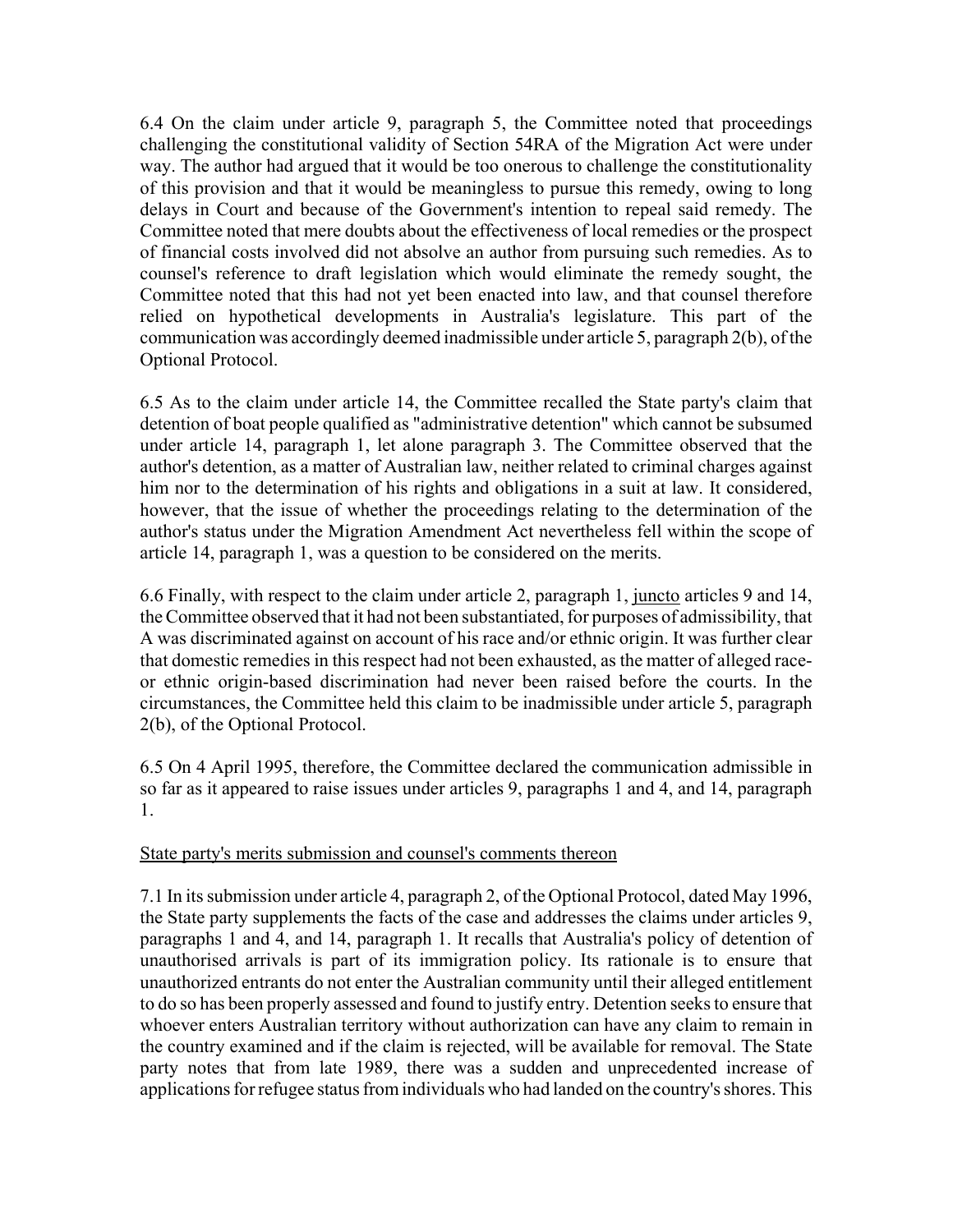led to severe delays in the length of detention of applicants, as well as to reforms in the law and procedures for determination of on-shore applications for protection visas.

7.2 As to the necessity of detention, the State party recalls that unauthorized arrivals who landed on Australian shores in 1990 and early 1991 were held in unfenced migrant accommodation hostels with a reporting requirement. However, security arrangements had to be upgraded, as a result of the number of detainees who absconded and the difficulty in obtaining cooperation from local ethnic communities to recover individuals who had not met their reporting obligations; 59 persons who had arrived by boat escaped from detention between 1991 and October 1993. Of the individuals who were allowed to reside in the community while their refugee status applications were being determined, it is noted that out of a group of 8,000 individuals who had been refused refugee status, some 27% remained unlawfully on Australian territory, without any authority to remain.

7.3 The State party points out that its policy of mandatory detention for certain border claimants should be considered in the light of its full and detailed consideration of refugee claims, and its extensive opportunities to challenge adverse decisions on claims to refugee status. Given the complexity of the case, the time it took to collect information on the continuously changing situation in Cambodia and for A's legal advisers to make submissions, the duration of the author's detention was not abusively long. Furthermore, the conditions of detention of A were not harsh, prison-like or otherwise unduly restrictive.

7.4 The State party reiterates that the author was informed, during his first interview after landing in Australia, that he was entitled to seek legal advice and legal aid. He had continued contact with community support groups which could have informed him of his entitlement. According to the State party, legal expertise is unnecessary to make an application for refugee status, as entitlement is primarily a matter of fact. The State party underlines that throughout his detention, reasonable facilities for obtaining legal advice or initiating proceedings would have been available to the author, had he sought them. After 13 September 1990, the author was a party to several court actions; according to the State party there is no evidence that at any time A failed to obtain legal advice or representation when he sought it. On balance, the conditions under which the author was detained did not obstruct his access to legal advice (see below, paragraphs 7.8 to 7.11). The State party maintains that contrary to counsel's assertion, long delays did not result from any change in legal advisors after A's consecutive moves between detention centres.

7.5 As to the claim under article 9, paragraph 1, the State party argues that the author's detention was lawful and not arbitrary on any ground. A entered Australia without authorization, and subsequently applied for the right to remain on refugee status basis. Initially, he was held pending examination of his application. His subsequent detention was related to his appeals against the decisions refusing his application, which made him liable to deportation. Detention was considered necessary primarily to prevent him from absconding into the Australian community.

7.6 The State party notes that the travaux preparatoires to article 9, paragraph 1, show that the drafters of the Covenant considered that the notion of "arbitrariness" included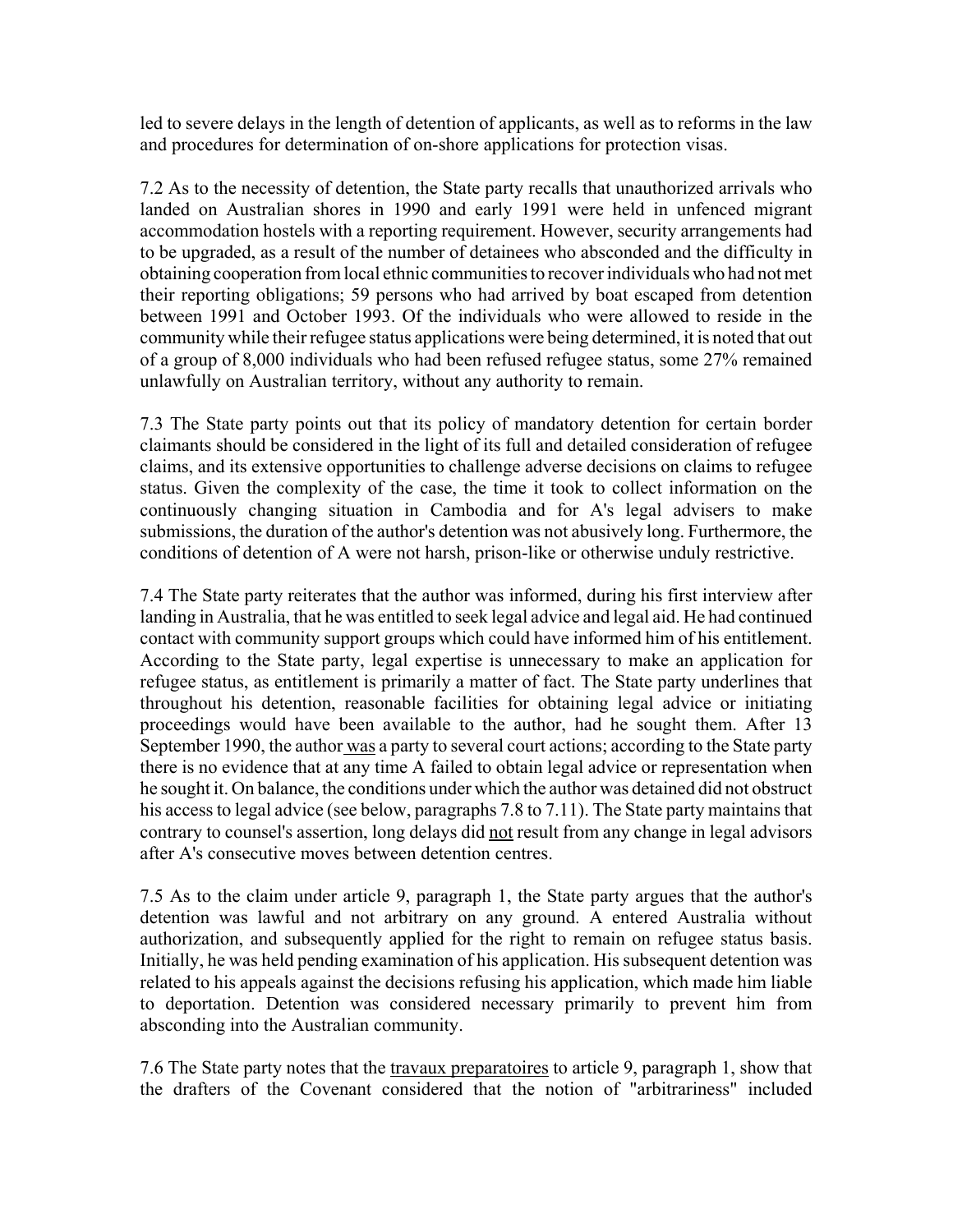"incompatibility with the principles of justice or with the dignity of the human person". Furthermore, it refers to the Committee's jurisprudence according to which the notion of arbitrariness must not be equated with "against the law", but must be interpreted more broadly as encompassing elements of inappropriateness, injustice and lack of predictability.<sup>4</sup> Against this background, the State party contends, detention in a case such as the author's was not disproportionate nor unjust; it was also predictable, in that the applicable Australian law had been widely publicized. To the State party, counsel's argument that it is inappropriate per se to detain individuals entering Australia in an unauthorized manner is not borne out by any of the provisions of the Covenant.

7.7 The State party asserts that the argument that there is a rule of public international law, be it derived from custom or conventional law, against the detention of asylum seekers, is not only erroneous and unsupported by prevailing State practice, but also irrelevant to the considerations of the Human Rights Committee. The instruments and practice invoked by counsel - inter alia the 1951 Refugee Convention, Conclusion 44 of the Executive Committee of the UNHCR, the Convention on the Rights of the Child, the practice of 12 Western states - are said to fall far short from proving the existence of a rule of customary international law. In particular, the State party disagrees with the suggestion that rules or standards which are said to exist under customary international law or under other international agreements may be imported into the Covenant. The State party concludes that detention for purposes of exclusion from the country, for the investigation of protection claims, and for handling refugee or entry permit applications and protecting public security, is entirely compatible with article 9, paragraph 1.

7.8 As to the claim under Article 9, paragraph 4, the State party reaffirms that it was always open to the author to file an action challenging the lawfulness of his detention, e.g. by seeking a ruling from the courts as to whether his detention was compatible with Australian law. The courts had the power to release A if they determined that he was being unlawfully detained. In that respect, the State party takes issue with the Committee's admissibility considerations relating to article 9, paragraph 4. For the State party, this provision does not require that State party courts must always be free to substitute their discretion for the discretion of Parliament, in as much as detention is concerned: "[T]he Covenant does not require that a court must be able to order the release of a detainee, even if the detention was according to law".

7.9 Furthermore, the State party specifically rejects the notion that article 9, paragraph 4, implicitly includes the same (procedural) guarantees for provision of legal assistance as are set-out in article 14, paragraph 3: in its opinions, a distinction must be drawn between the provision of free legal assistance in terms of article 14, paragraph 3, and allowing access to legal assistance. In any event, it continues, there is no substance to the author's allegation that his rights under article 9, paragraph 4, were impeded by an alleged absence of effective access to legal advice. The author "had ample access to legal advice and representation for the purpose of challenging the lawfulness of his detention", and was legally represented when he brought such a challenge.

7.10 In support of its argument, the State party provides a detailed chronology of attempts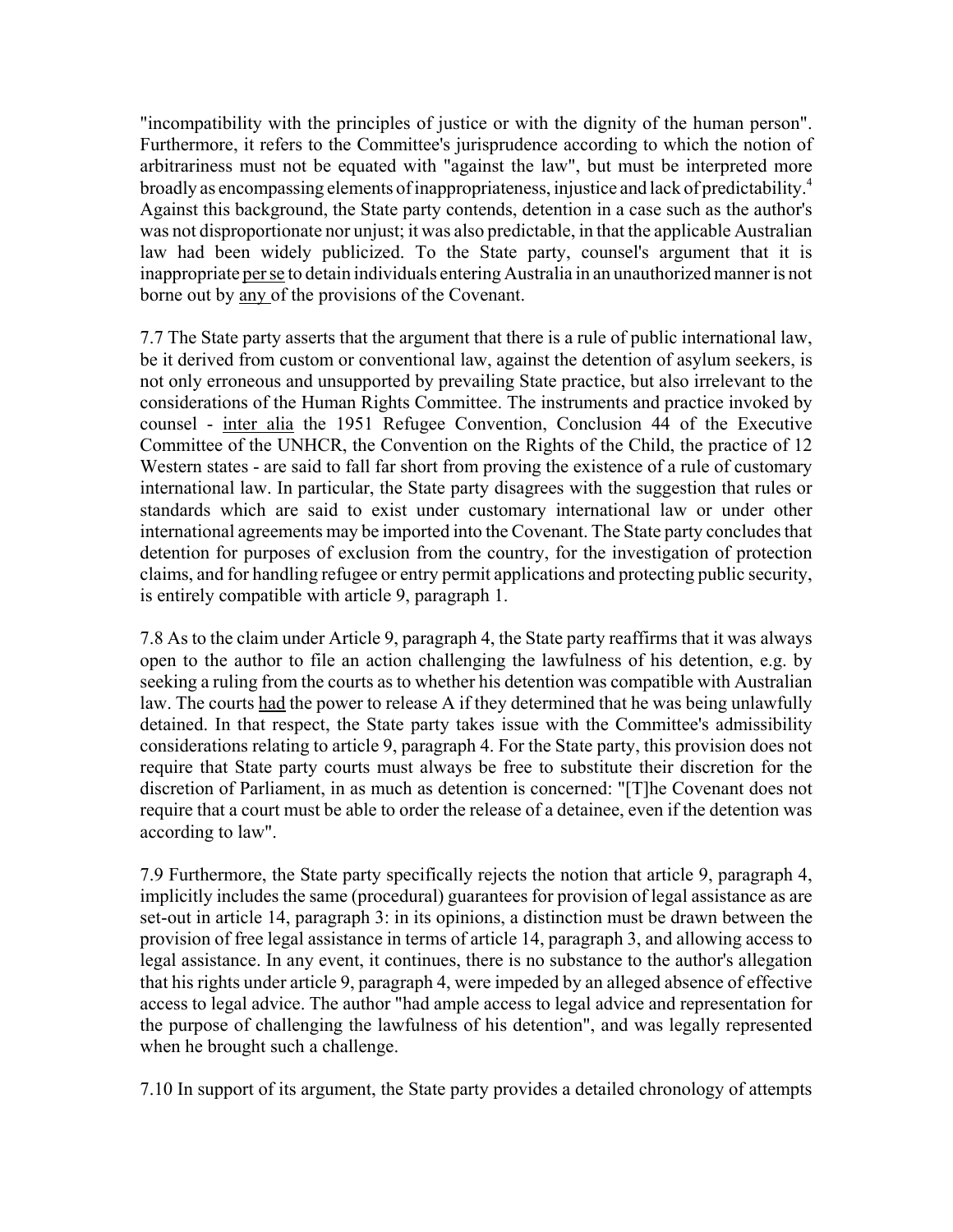to inform A of his right to legal advice:

(a) The form used for applications for refugee status advises applicants of their right to have a legal advisor present during interview and to ask for legal aid assistance. The application form was read to the author on 9 December 1989 at Willie's Creek in the Kampuchean language by an interpreter, completed and signed by the author. The author did not request legal advice or access to a lawyer at this time;

(b) During his first six months of detention, the author had contact with members of the Australian community, as well as with the Cambodian, Khmer and Indo-Chinese communities in Sydney, which provided some support to the Pender Bay detainees. These groups would have been able to provide access to legal advisers;

(c) In June/July 1990, the Jesuit Refugee Service approached the Legal Aid Commission of New South Wales (LACNSW) to represent the Pender Bay detainees. On 11 September 1990, A authorised LACNSW to represent him. Prior to LACNSW's involvement, the Department of Immigration and Ethnic Affairs (DIEA) had planned to move the Pender Bay detainees from Sydney in early October 1990. To ensure continued access to their legal representatives, the group was not moved to Darwin until 20 May 1991;

(d) At the time of the move to Darwin, LACNSW advised the Northern Territory Legal Aid Commission (NTLAC) that the group was being relocated. NTLAC lawyers were at the Curragundi camp (near Darwin) approximately one week after the Pender Bay group's arrival. When A was moved to Port Hedland on 21 October 1991, NTLAC continued to act on his behalf until 29 January 1992, when it advised DIEA that it could no longer represent the Pender Bay detainees. On 3 February 1992, the Refugee Council of Australia (RCoA) took over the function of representatives of all Pender Bay detainees;

(e) The NTLAC was retained by members of the Pender Bay group for Federal Court proceedings in April 1992. RCoA continued to provide advice in relation to the refugee status applications.

7.11 The State party points out that prior to 1991/92, funds for legal assistance were not specifically earmarked for asylum seekers in detention, but individual applicants had access to legal aid through the normal channels, with NGOs also providing support. Since 1992, legal assistance is provided to applicants through contractual agreements between DIEA and RCoA and Australian Lawyers for Refugees (ALR). The State party notes that in the proceedings seeking to overturn the decision which refused him refugee status, A was legally represented. His advisers included not only the NSWLAC and the NTLAC, but also Refugee Advice Casework and two large law firms.

7.12 The State party contests that delays in the hearing of A's case were attributable to his losing contact with legal advisors after each move between detention centres. When the author was removed from Sydney to Curragundi on 21 May 1991, the NSWLAC immediately advised the NTLAC, and on 11 June, NTLAC forwarded to the Refugee Status Review Committee (RSRC) an application for review of refusal to grant refugee status to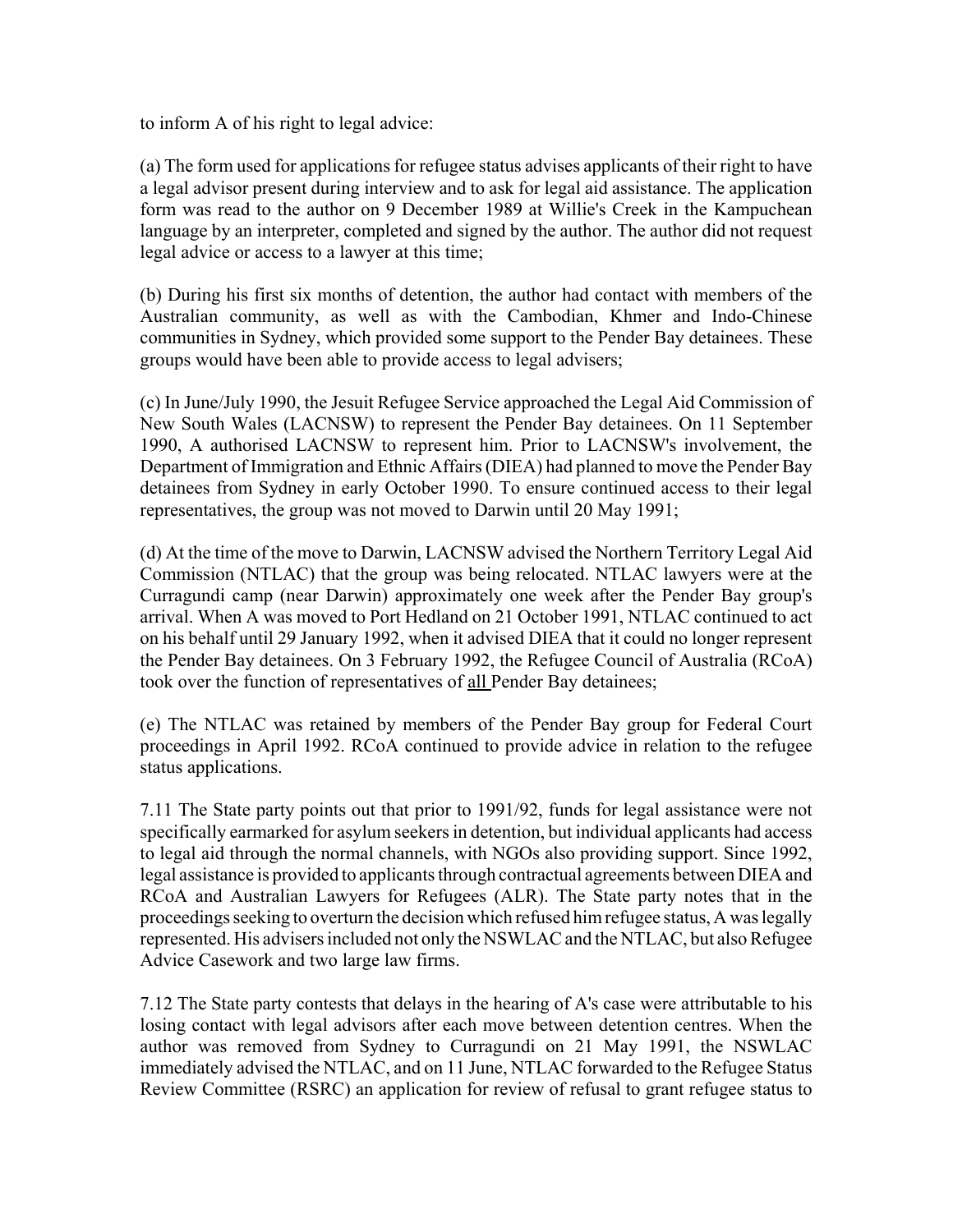members of the group. When the author was removed to Port Hedland on 21 October 1991, the application for review was under consideration by the RSRC, and there was no need for immediate action by the author's legal advisors. When RSRC's recommendation to refuse the application was notified to NTLAC on 22 January 1992, NTLAC requested a reasonable time for the author to get legal assistance. The RCoA arrived in Port Hedland on 3 February 1992 to represent the author, and lodged a response to RSRC'S recommendation on 3 March 1992. The State party contends that nothing suggests that requests for review in these two cases would have been lodged much earlier had there been no change in legal representation.

7.13 Finally, the State party denies that there is any evidence that the remote location of the Port Hedland Detention Centre was such as to obstruct access to legal assistance. There are forty-two flights to and from Perth each week, with a flight time of 130 to 140 minutes; early morning flights would enable lawyers to be in Port Hedland before 9 a.m. The State party notes that a team of six lawyers and six interpreters, contracted by RCoA with funding from DIEA, lived in Port Hedland for most of 1992 to provide legal advice to the detainees.

7.14 As to article 14, paragraph 1, the State party contends that no argument can be made that there was a breach of the author's right to equality before the courts: in particular, he was not subject to any form of discrimination on the grounds that he was an alien. It notes that if the Committee were to consider that equality before the courts encompasses a right to (obligatory) legal advice and representation, it must be recalled that the author's access to such advice was never, at any stage during his detention, impeded (see paragraphs 7.9 and 7.10 above).

7.15 The State party affirms that the second and third sentences of article 14, paragraph 1, do not apply to refugee status determination proceedings. Such proceedings cannot be described as a "determination ... of his rights and obligations in a suit at law". Reference is made in this context to decisions of the European Commission of Human Rights, which are said to support this conclusion  $5$ . The State party fully accepts that aliens subject to its jurisdiction may enjoy the protection of Covenant rights: "However, in determining which provisions of the Covenant apply in such circumstances, it is necessary to examine their terms. This interpretation is supported by the terms of the second and third sentences of article 14, paragraph 1, which are limited to certain types of proceedings determining certain types of rights, which are not those involved in [the] case". If the Covenant lays down procedural guarantees for the determination of entitlement to refugee status, those in article 13 appear more appropriate to the State party than those in article 14, paragraph 1.

7.16 If the Committee were to consider that the second and third sentences of article 14, paragraph 1, are applicable to the author's case, then the State party notes that

\* hearings in all cases to which A was a party were conducted by competent, independent and impartial tribunals;

\* judicial hearings on review were conducted in public, and such decisions as were rendered were made public;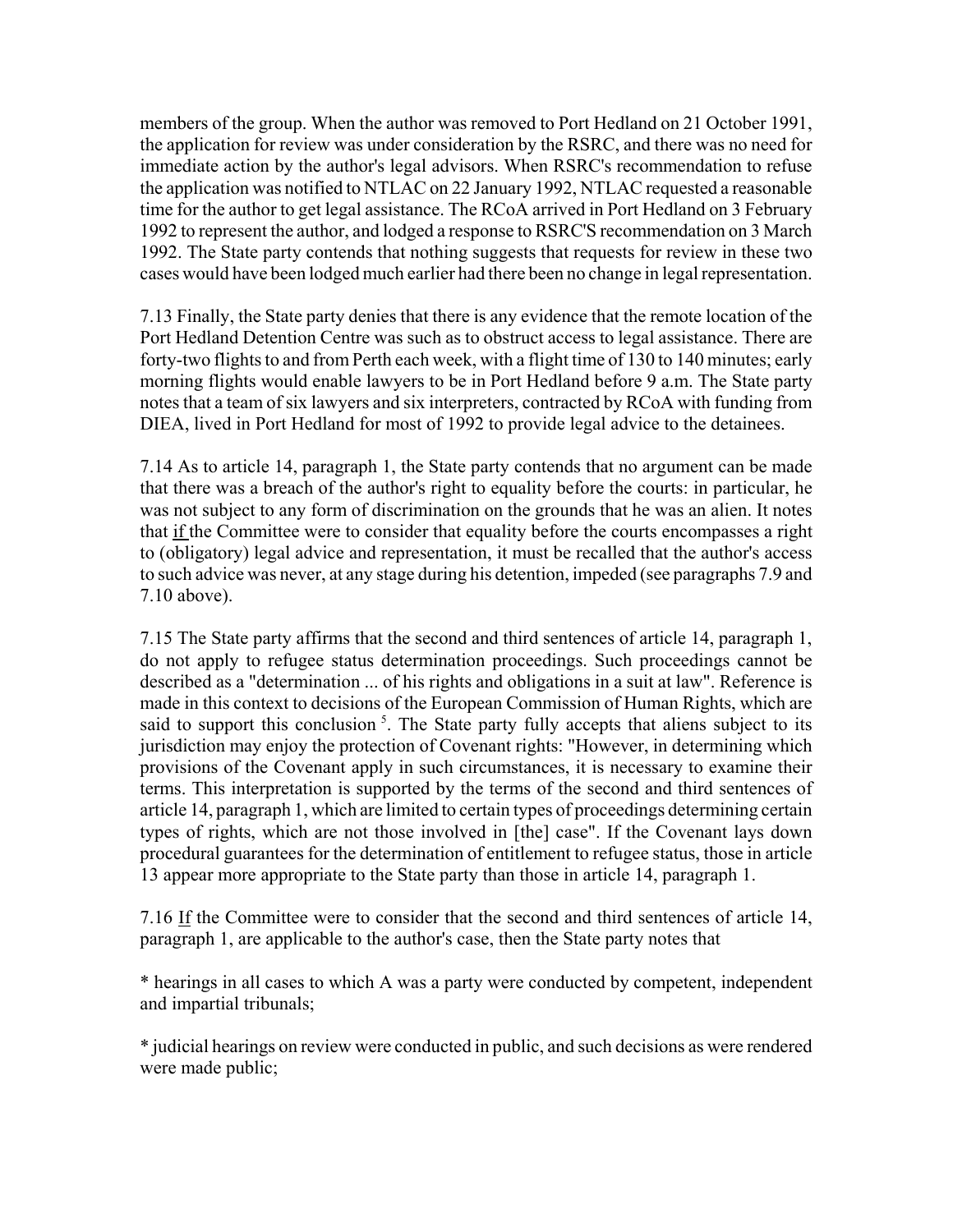\* the administrative proceedings to determine whether the Minister for Immigration, Local Government and Ethnic Affairs should grant refugee status were held in camera, but the State party argues that privacy of these administrative proceedings was justified by considerations of ordre public, because it would be harmful to refugee status applicants for their cases to be made public;

\* such decisions of administrative tribunals as were handed down in the author's case were not made public. To the Australian Government, the limited exceptions to the rule of publicity of judgments enunciated in article 14, paragraph 1, indicate that the notion of "suit at law" was not intended to apply to the administrative determination of applications for refugee status;

\* A had at all times access to legal representation and advice;

\* finally, given the complexity of the case and of the legal proceedings involving the author, the State party reiterates that the delays encountered in the case were not such as to amount to a breach of the right to a fair hearing.

8.1 In his comments, dated 22 August 1996, counsel takes issue with the State party's explanation of the rationale for immigration detention. At the time of the author's detention, the only category of unauthorized border arrivals in Australia who were mandatorily detained were so-called "boat people". He submits that the Australian authorities had an unjustified fear of a flood of unauthorized boat arrivals, and that the policy of mandatory detention was used as a form of deterrence. As to the argument that there was an "unprecedented influx" of boat people into Australia from the end of 1989, counsel notes that the 33, 414 refugee applications from 1989 to 1993 must be put into perspective - the figure pales in comparison to the number of refugee applications filed in many Western European countries over the same period. Australia remains the only Western asylum country with a policy of mandatory, non-reviewable detention.

8.2 In any way, counsel adds, lack of preparedness and adequate resources cannot justify a continued breach of the right to be free from arbitrary detention; he refers to the Committee's jurisprudence that lack of budgetary appropriations for the administration of criminal justice does not justify a four-year period of pre-trial detention. It is submitted that the 77-week period it took for the primary processing of the author's asylum application, while he was detained, was due to inadequate resources.

8.3 Counsel rejects the State party's attempts to attribute some of the delays in the handling of the case to the author and his advisers. He reiterates that Australia mishandled A's application, and maintains that there was no excuse for the authorities to take seven months for a primary decision on his application, which was not even notified to him, another eight months for a new primary decision, six months for a review decision, and approximately five months for a final rejection, which could not be defended in court. Counsel suggests that it is less important to determine why delays occurred, but to ask why the author was detained throughout the period when his application was being considered: when the original decision was referred back to immigration authorities after Australia could not defend it in court, the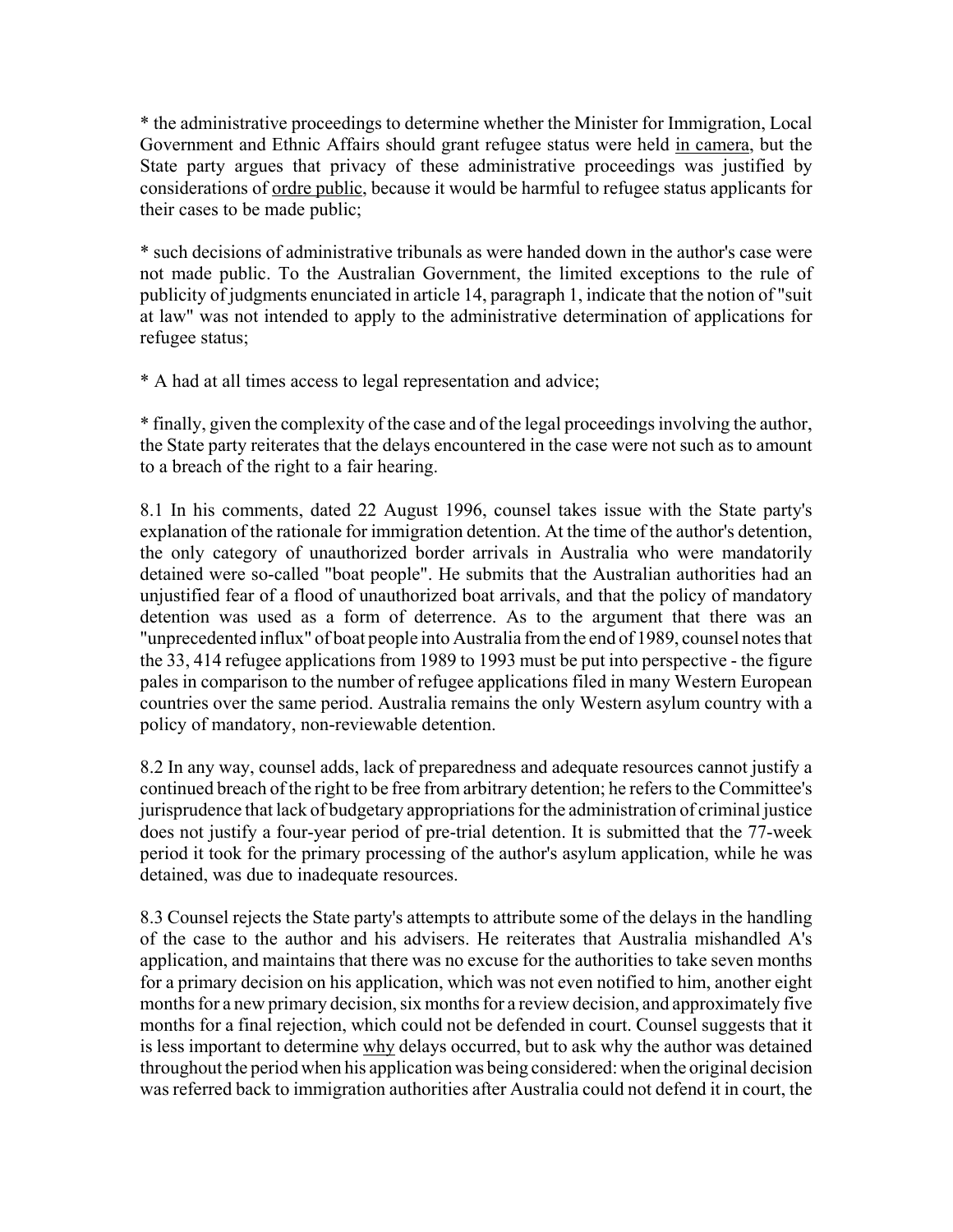State party took the unprecedented step of passing special legislation (Migration Amendment Act 1992), with the sole purpose of keeping the author and other asylum seekers in detention.

8.4 As to the question of the author's access to legal advice, counsel affirms that contrary to the State party's assertion, legal expertise is necessary when applying for refugee status, as well as for any appeal processes - had the author had no access to lawyers, he would have been deported from Australia in early 1992. Counsel considers it relevant that the current practice is for Australian authorities to assign legal assistance to asylum seekers immediately when they indicate that they wish to seek asylum. It is submitted that A should have been provided with a lawyer when he requested asylum in December 1989.

8.5 Counsel reiterates that the author had no contact with a representative for nearly 10 months after his arrival, i.e. until September 1990, although a final decision had been made on his claim in June 1990. When, in 1992, he did seek legal aid to obtain judicial review of the decision rejecting his application for refugee status, his request was refused. Resort to pro bono representation was only obtained when legal assistance was refused, and in counsel's opinion, it is erroneous to argue that state-sponsored legal assistance was unnecessary because pro bono assistance was available; in fact, pro bono assistance had to be found because legal aid had already been refused.

8.6 Counsel acknowledges that many flights are indeed available to and from Port Hedland, but points out that these connections are expensive. He maintains that the isolation of Port Hedland did in fact restrict access to legal advice; this factor was raised repeatedly before the Joint Standing Committee on Migration which, while conceding that there were some difficulties, rejected any recommendation that the detention facility be moved.

8.7 On the issue of the "arbitrariness" of the author's detention, counsel notes that the State party incorrectly seeks to blame the author for the prolongation of his detention. In this context, he argues that A should not have been penalized by prolonged detention for the exercise of his legal rights. He further denies that the detention was justified because of a perceived likelihood that the author might abscond from the detention centre; he points out that the State party has been unable to make more than generalized assertions on this issue. Indeed, he submits, the consequences of long-term custody are so severe that the burden of proof for the justification of detention lies with the State authority in the particular circumstances of each case; the burden of proof is not met on the basis of generalized claims that the individual may abscond if released.

8.8 Counsel reaffirms that there is a rule of customary international law to the effect that asylum seekers should not be detained for prolonged periods and that the pronouncements of authoritative international bodies, such as UNHCR, and the practice of other states, all point to-the existence of such a rule.

8.9 Concerning the State party's claim that the author always had the opportunity to challenge the lawfulness of his detention, and that such a challenge was not necessarily bound to fail, counsel observes the following: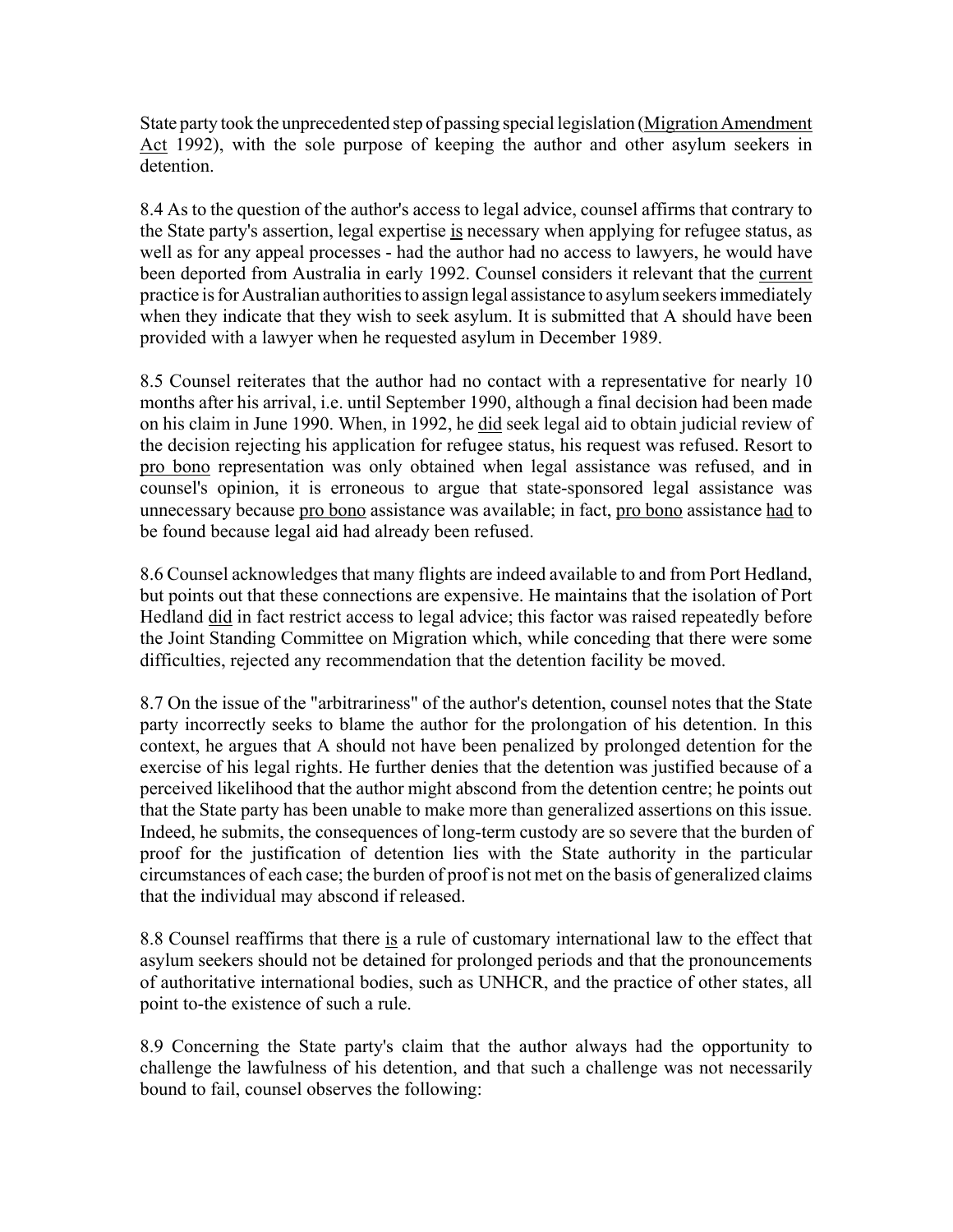\* While the High Court held Section 54R, to exceed the State party's legislative power and therefore unconstitutional, the unenforceability of the provision does not mean that, once a person is a "designated person" within the meaning of the Migration Act, he can realistically challenge the detention. It simply means that Parliament does not have the power, by virtue of Section 54R, to direct the Judiciary not to release a designated person. In practice, however, if someone fits the definition of a "designated person", there still is no possibility of obtaining release by the courts.

\* By reference to Section 54Q of the Act (now Section 182), under which detention provisions cease to apply to a designated person who has been in immigration detention for more than 273 days, it is submitted that a period of 273 days during which there is no possibility of release by the courts is per se arbitrary within the meaning of article 9, paragraph 1. According to counsel, it is virtually impossible for a designated person to be released even after the 273 calendar days since, under Section 54Q, the countdown towards the 273 day cut-off date ceases where the Department of Immigration is awaiting information from individuals outside its control.

8.10 Counsel rejects the argument that since the guarantees of article 14, paragraph 3(d), are not spelled out in article 9, paragraph 4, A had no right to access to state-funded legal aid. He argues that immigration detention is a quasi-criminal form of detention which in his opinion requires the procedural protection spelled out in article 14, paragraph 3. In this context, he notes that other international instruments, such as the Body of Principles for the Protection of All Persons under Any Form of Detention or Imprisonment (Principle 17) recognize that all persons subjected to any form of detention are entitled to have access to legal advice, and be assigned legal advisers without payment where the interests of justice so require.

8.11 Finally, counsel reaffirms that tht proceedings concerning A's status under the Migration Amendment Act can be subsumed under article 14, paragraph 1: (even) during its administrative stage, the author's application for refugee status came within the scope of article 14. The exercise of his rights to judicial review in relation to his application for refugee status, as well as his challenge to detention in the local courts gave rise to a "suit at law". In this connection, counsel contends that by initiating proceedings against the Department of Immigration, with a view to reviewing the decisions to refuse his application for refugee status, the proceedings went beyond any review on the merits of his application and became a civil dispute about the Department's failure to guarantee him procedural fairness. And by filing proceedings seeking his release, the author disputed the constitutionality of the Migration Act's new provisions under which he was held - again, this is said to have been a civil dispute.

### Examination of the merits

9.1 The Human Rights Committee has examined the present communication in the light of all the information placed before it by the parties, as it is required to do under article 5, paragraph 1, of the Optional Protocol to the Covenant. Three questions are to be determined on their merits: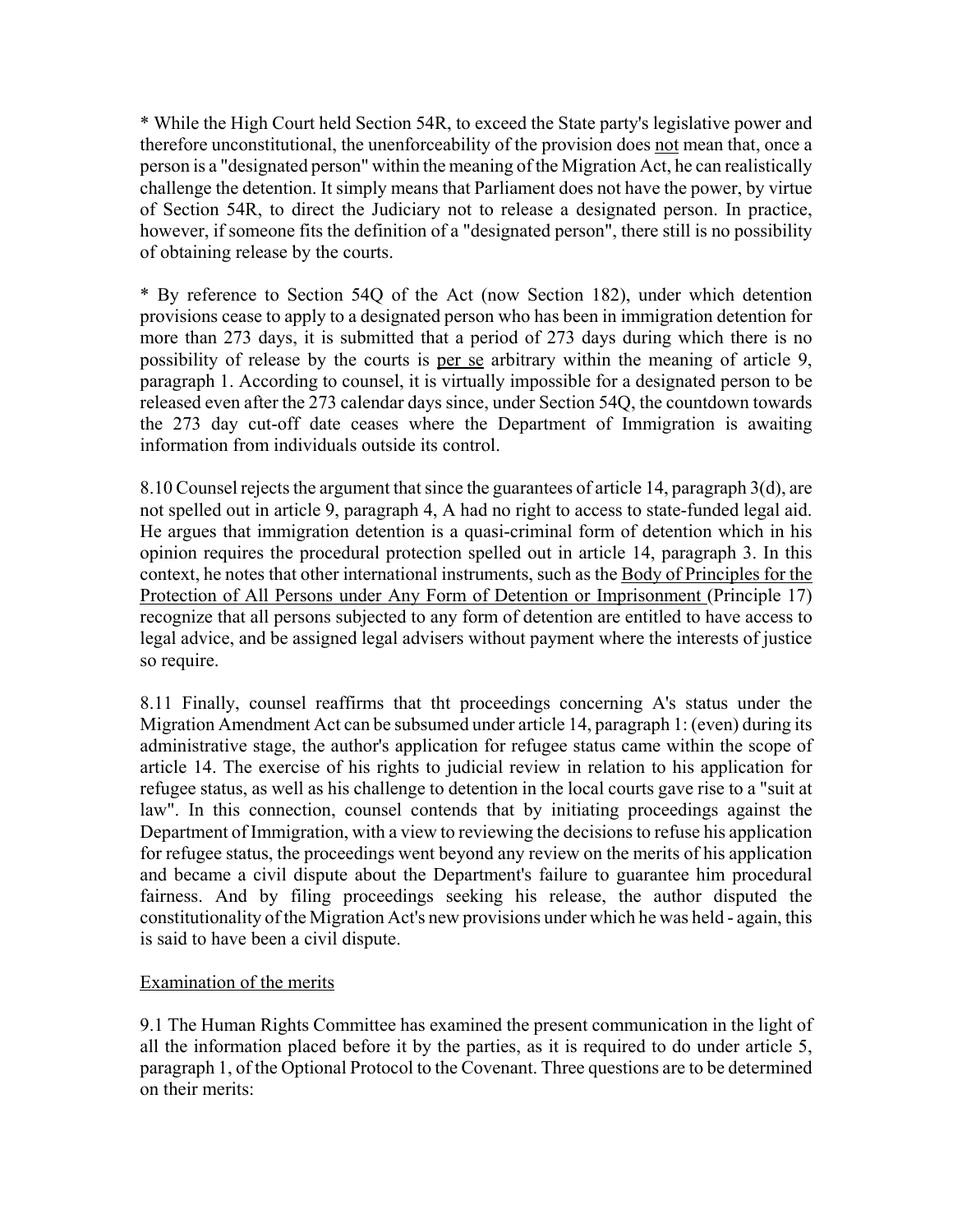(a) whether the prolonged detention of the author, pending determination of his entitlement to refugee status, was "arbitrary" within the meaning of article 9, paragraph 1;

(b) whether the alleged impossibility to challenge the lawfulness of the author's detention and his alleged lack of access to legal advice was in violation of article 9, paragraph 4; and

(c) whether the proceedings concerning his application for refugee status fall within the scope of application of article 14, paragraph 1 and whether, in the affirmative, there has been a violation of article 14, paragraph 1.

9.2 On the first question, the Committee recalls that the notion of "arbitrariness" must not be equated with "against the law" but be interpreted more broadly to include such elements as inappropriateness and injustice. Furthermore, remand in custody could be considered arbitrary if it is not necessary in all the circumstances of the case, for example to prevent flight or interference with evidence: the element of proportionality becomes relevant in this context. The State party however, seeks to justify the author's detention by the fact that he entered Australia unlawfully and by the perceived incentive for the applicant to abscond if left in liberty. The question for the Committee is whether these grounds are sufficient to justify indefinite and prolonged detention.

9.3 The Committee agrees that there is no basis for the author's claim that it is per se arbitrary to detain individuals requesting asylum. Nor can it find any support for the contention that there is a rule of customary international law which would render all such detention arbitrary.

9.4 The Committee observes however, that every decision to keep a person in detention should be open to review periodically so that the grounds justifying the detention can be assessed. In any event, detention should not continue beyond the period for which the State can provide appropriate justification. For example, the fact of illegal entry may indicate a need for investigation and there may be other factors particular to the individuals, such as the likelihood of absconding and lack of cooperation, which may justify detention for a period. Without such factors detention may be considered arbitrary, even if entry was illegal. In the instant case, the State party has not advanced any grounds particular to the author's case, which would justify his continued detention for a period of four years, during which he was shifted around between different detention centres. The Committee therefore concludes that the author's detention for a period of over four years was arbitrary within the meaning of article 9, paragraph 1.

9.5 The Committee observes that the author could, in principle, have applied to the court for review of the grounds of his detention before the enactment of the Migration Amendment Act of 5 May 1992; after that date, the domestic courts retained that power with a view to ordering the release of a person if they found the detention to be unlawful under Australian law. In effect, however, the courts' control and power to order the release of an individual was limited to an assessment of whether this individual was a "designated person" within the meaning of the Migration Amendment Act. If the criteria for such determination were met, the courts had no power to review the continued detention of an individual and to order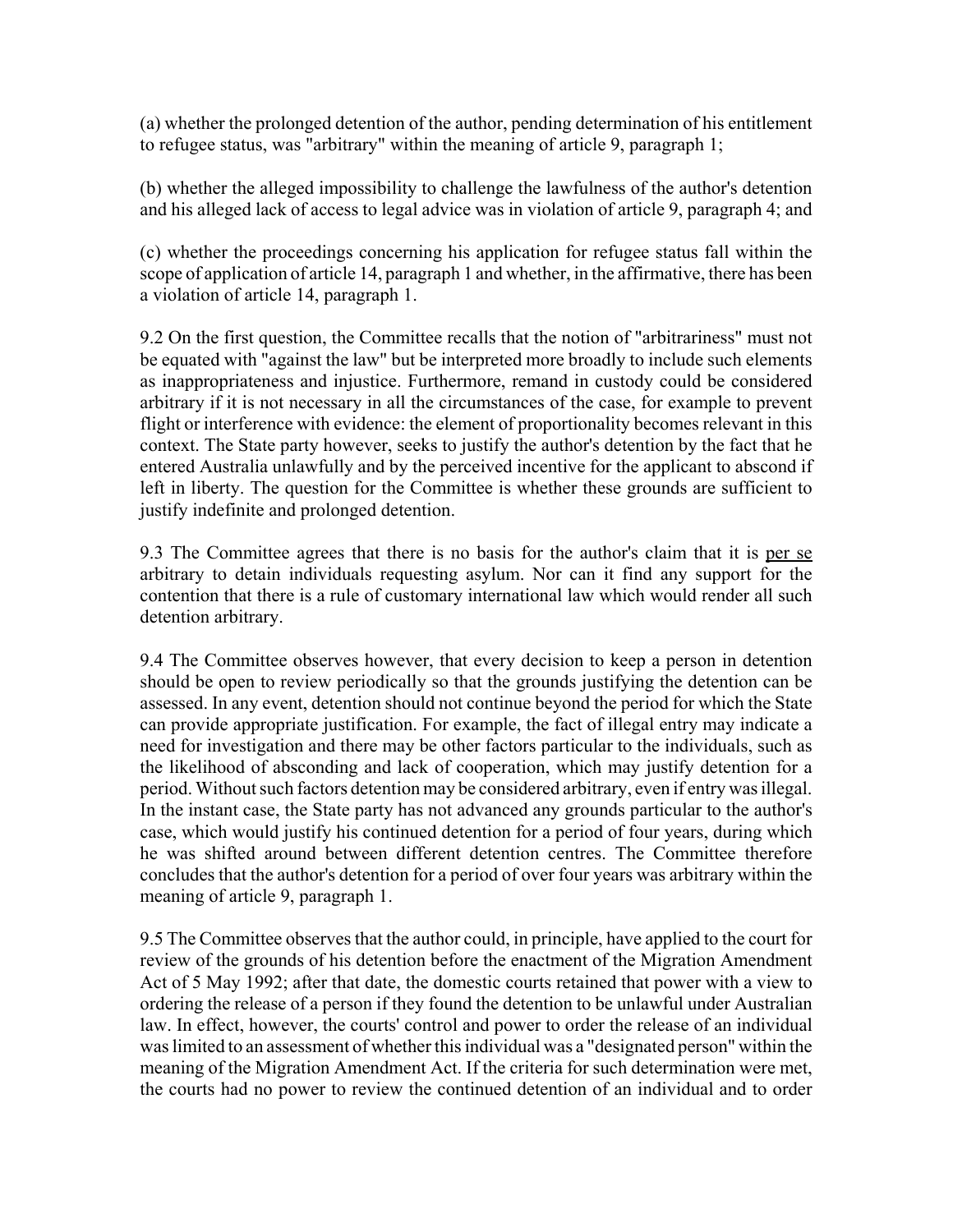his/her release. In the Committee's opinion, court review of the lawfulness of detention under article 9, paragraph 4, which must include the possibility of ordering release, is not limited to mere compliance of the detention with domestic law. While domestic legal systems may institute differing methods for ensuring court review of administrative detention, what is decisive for the purposes of article 9, paragraph 4, is that such review is, in its effects, real and not merely formal. By stipulating that the court must have the power to order release "if the detention is not lawful', article 9, paragraph 4, requires that the court be empowered to order release, if the detention is incompatible with the requirements in article 9, paragraph 1, or in other provisions of the Covenant. This conclusion is supported by article 9, paragraph 5, which obviously governs the granting of compensation for detention that is "unlawful" either under the terms of domestic law or within the meaning of the Covenant. As the State party's submissions in the instant case show that court review available to A was, in fact, limited to a formal assessment of the self-evident fact that he was indeed a "designated person" within the meaning of the Migration Amendment Act, the Committee concludes that the author's right, under article 9, paragraph 4, to have his detention reviewed by a court, was violated.

9.6 As regards the author's claim that article 9, paragraph 4, encompasses a right to legal assistance in order to have access to the courts, the Committee notes from the material before it that the author was entitled to legal assistance from the day he requested asylum and would have had access to it, had he requested it. Indeed, the author was informed on 9 December 1989, in the attachment to the form he signed on that day, of his right to legal assistance. This form was read in its entirety to him in Kampuchean, his own language, by a certified interpreter. That the author did not avail himself of this possibility at that point in time cannot be held against the State party. Subsequently (as of 13 September 1990), the author sought legal advice and received legal assistance whenever requesting it. That A was moved repeatedly between detention centres and was obliged to change his legal representatives cannot detract from the fact that he retained access to legal advisers; that this access was inconvenient, notably because of the remote location of Port Hedland, does not, in the Committee's opinion, raise an issue under article 9, paragraph 4.

9.7 In the circumstances of the case and given the above findings, the Committee need not consider whether an issue under article 14, paragraph 1, of the Covenant arises.

10. The Human Rights Committee, acting under article 5, paragraph 4, of the Optional Protocol to the Covenant, concludes that the facts as found by the Committee reveal a breach by Australia of article 9, paragraphs 1 and 4, and article 2, paragraph 3, of the Covenant.

11. Under article 2, paragraph 3, of the Covenant, the author is entitled to an effective remedy. In the Committee's opinion, this should include adequate compensation for the length of the detention to which A was subjected.

12. Bearing in mind that, by becoming a State party to the Optional Protocol, the State party has recognized the competence of the Committee to determine whether there has been a violation of the Covenant or not and that, pursuant to article 2 of the Covenant, the State party has undertaken to ensure to all individuals within its territory and subject to its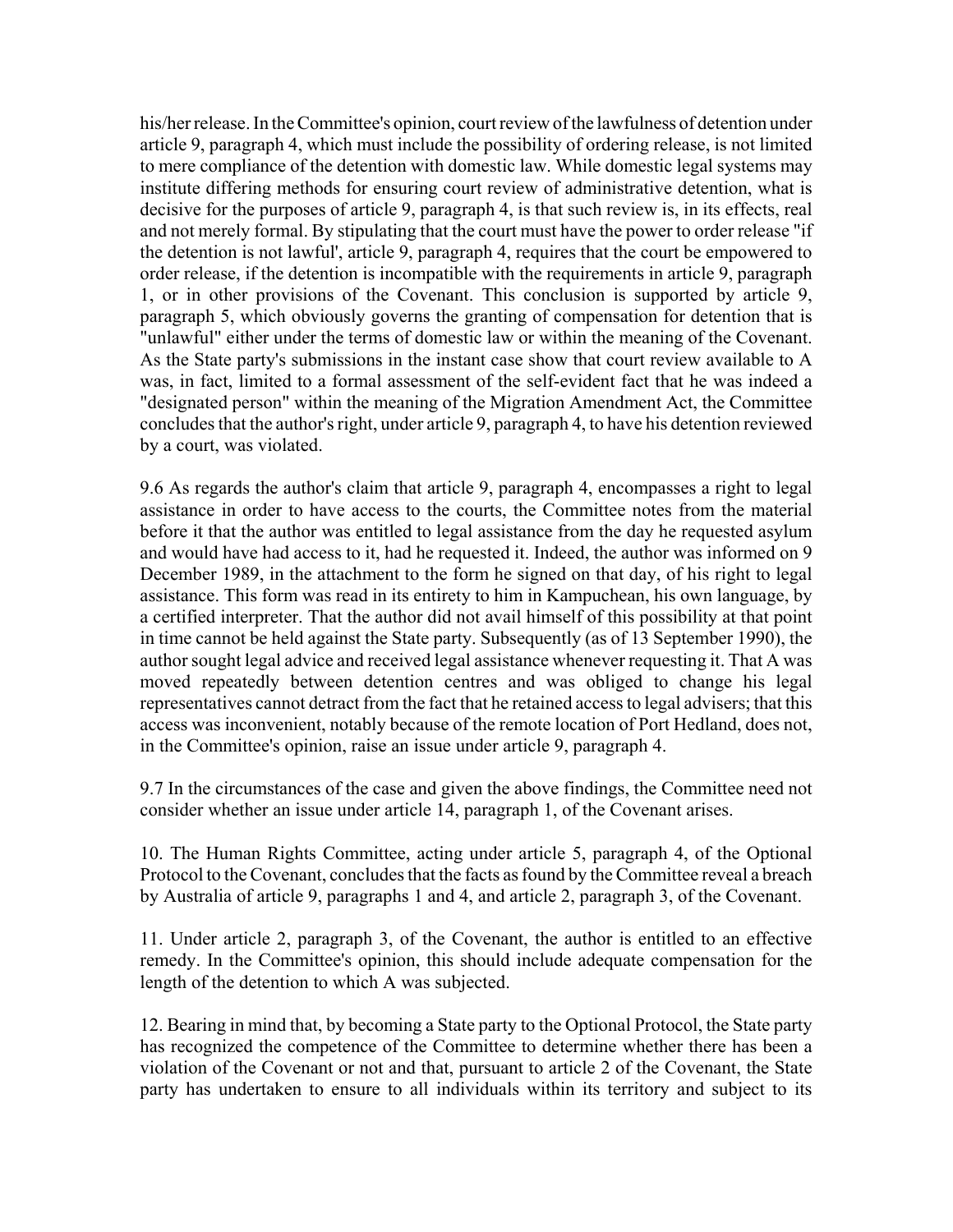jurisdiction the rights recognized in the Covenant and to provide an effective and enforceable remedy in case a violation has been established, the Committee wishes to receive from the State party, within 90 days, information about the measures taken to give effect to its Views.

[Adopted in English, French and Spanish, the English text being the original version. Subsequently to be issued also in Arabic, Chinese and Russian as part of the annual report to the General Assembly.]

 $\frac{1}{2}$ \*/ Made public by decision of the Human Rights Committee.

\*\*/ An individual opinion (concurring) by Committee member Prafullachandra N. Bhagwati is appended to the present document.

1/ Van Alphen v. the Netherlands: Views adopted on 23 July 1990, paragraph 5.8.

2/ Tang Jia Xin v. Minister for Immigration and Ethnic Affairs No. 1 (1993), 116 ALR 329;

Tang Jia Xin v. Minister for Immigration and Ethnic Affairs No. 2 (1993), 116 ALR 349.

3/ Communication No. 236/1987 (V.M.R.B. v. Canada), inadmissibility decision of 18 July 1988, paragraph 6.3.

4/ See Views on communication No. 305/1988 (Hugo van Alphen v. The Netherlands), adopted on 23 July 1990, paragraph 5.8.

5/ See X, Y, Z and W v. United Kingdom (Application No. 3325/67); and Agee v. United Kingdom (Application No. 7729/76).

# **Appendix**

# Individual opinion by Prafullachandra N. Bhagwati (*concurring*)

I am in agreement with the opinion rendered by the Committee save and except that in regard to paragraph 9.5, I would prefer the following formulation:

"9.5 The Committee observes that the author could, in principle, have applied to the court for review of the grounds of his detention before the enactment of the Migration Amendment Act on 5 May 1992; after that date, the domestic courts retained the power of judicial review of detention with a view to ordering the release of a person if they found the detention to be unlawful. But with regard to a particular category of persons falling within the meaning of the expression 'designated person', in the Migration Amendment Act, the power of the courts